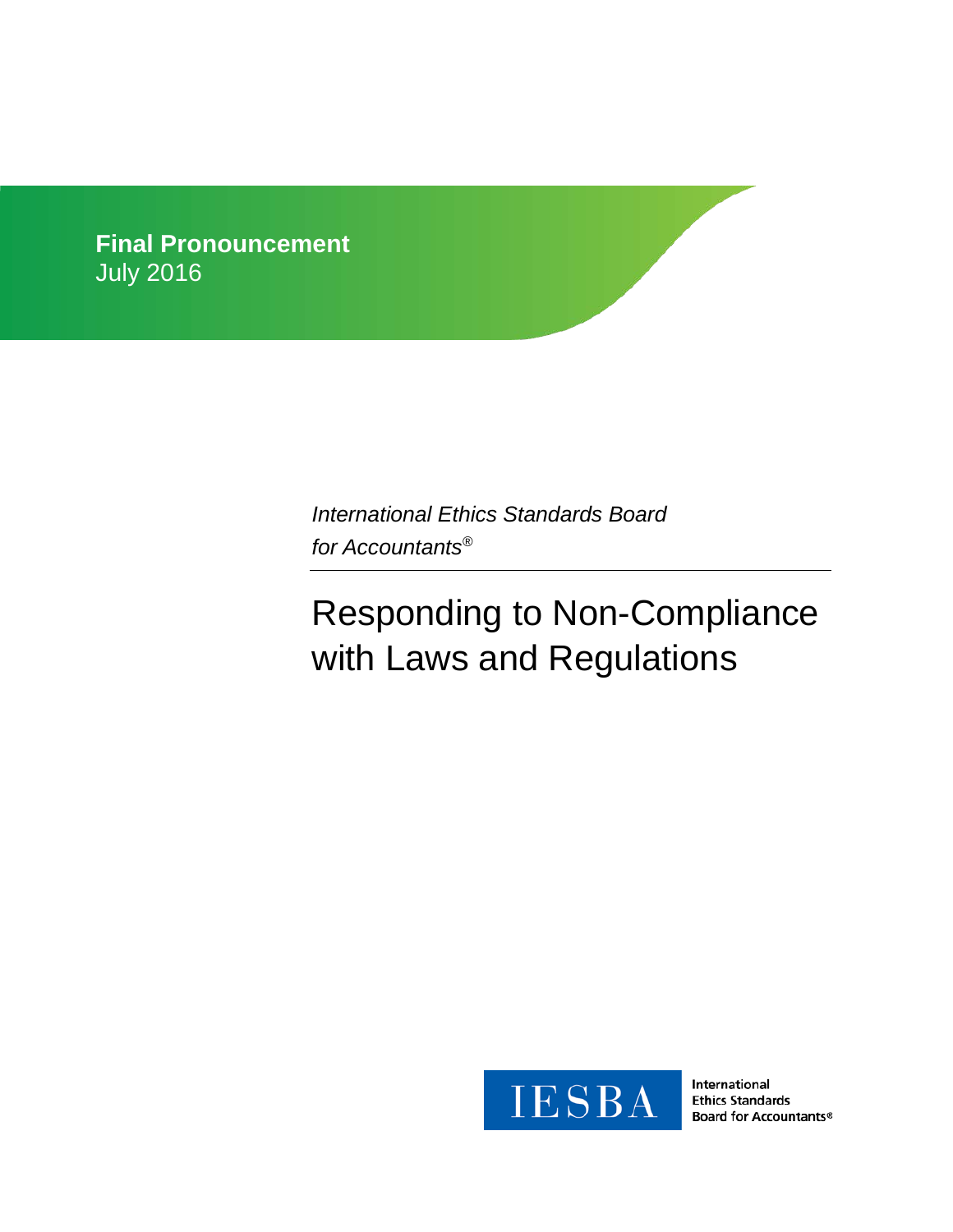

International **Ethics Standards** Board for Accountants®

This document was developed and approved by the International Ethics Standards Board for Accountants® (IESBA®).

The IESBA is an independent standard-setting board that develops and issues high-quality ethical standards and other pronouncements for professional accountants worldwide. Through its activities, the IESBA develops the *Code of Ethics for Professional Accountants™*, which establishes ethical requirements for professional accountants.

The objective of the IESBA is to serve the public interest by setting high-quality ethical standards for professional accountants and by facilitating the convergence of international and national ethical standards, including auditor independence requirements, through the development of a robust, internationally appropriate code of ethics.

The structures and processes that support the operations of the IESBA are facilitated by the International Federation of Accountants® (IFAC®).

Copyright © July 2016 by the International Federation of Accountants (IFAC). For copyright, trademark, and permissions information, please see [page 31.](#page-30-0)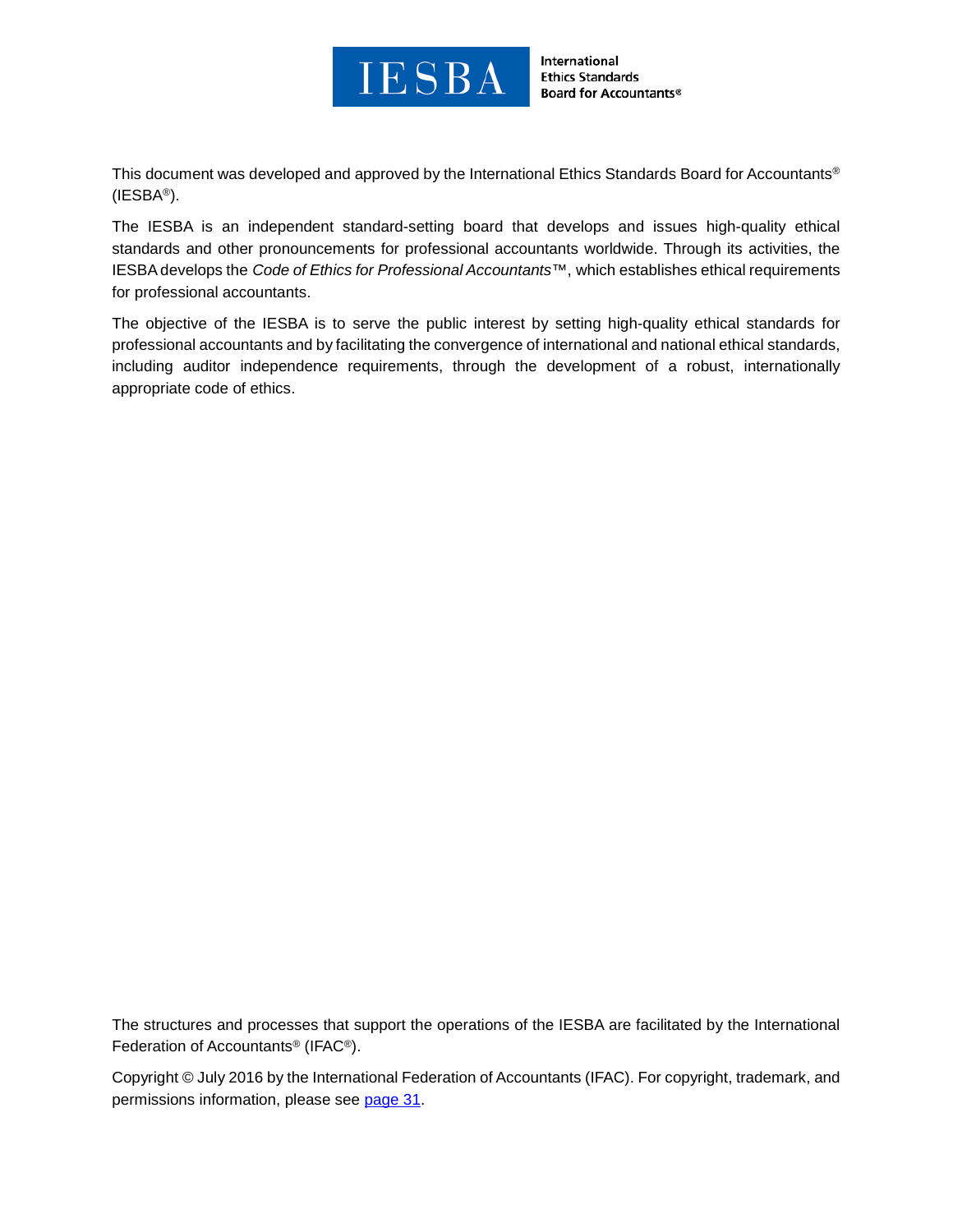# **RESPONDING TO NON-COMPLIANCE WITH LAWS AND REGULATIONS**

## **CONTENTS**

|                                                                    | Page           |
|--------------------------------------------------------------------|----------------|
| Section 225 Responding to Non-Compliance with Laws and Regulations | $\overline{4}$ |
| Section 360 Responding to Non-Compliance with Laws and Regulations | 16             |
| Consequential and Conforming Changes to Other Sections of the Code | 24             |
|                                                                    | 24             |
|                                                                    | 25             |
|                                                                    | 26             |
|                                                                    | 26             |
|                                                                    | 29             |
|                                                                    | 30             |
|                                                                    |                |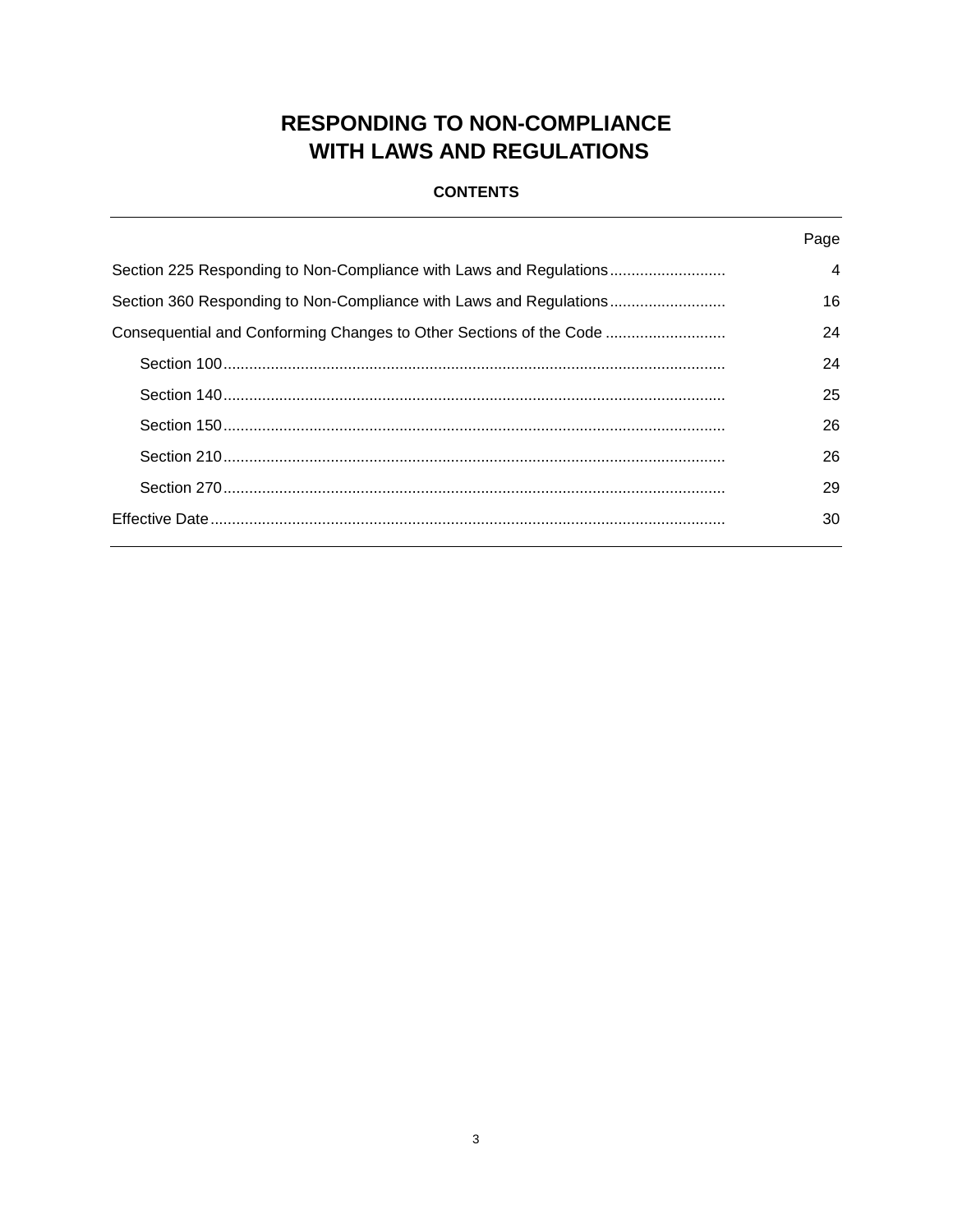## <span id="page-3-0"></span>**SECTION 225**

## **Responding to Non-Compliance with Laws and Regulations**

## **Purpose**

- 225.1 A professional accountant in public practice may encounter or be made aware of non-compliance or suspected non-compliance with laws and regulations in the course of providing a professional service to a client. The purpose of this section is to set out the professional accountant's responsibilities when encountering such non-compliance or suspected non-compliance, and guide the professional accountant in assessing the implications of the matter and the possible courses of action when responding to it. This section applies regardless of the nature of the client, including whether or not it is a public interest entity.
- 225.2 Non-compliance with laws and regulations ("non-compliance") comprises acts of omission or commission, intentional or unintentional, committed by a client, or by those charged with governance, by management or by other individuals working for or under the direction of a client which are contrary to the prevailing laws or regulations.
- 225.3 In some jurisdictions, there are legal or regulatory provisions governing how professional accountants should address non-compliance or suspected non-compliance which may differ from or go beyond this section. When encountering such non-compliance or suspected noncompliance, the professional accountant has a responsibility to obtain an understanding of those provisions and comply with them, including any requirement to report the matter to an appropriate authority and any prohibition on alerting the client prior to making any disclosure, for example, pursuant to anti-money laundering legislation.
- 225.4 A distinguishing mark of the accountancy profession is its acceptance of the responsibility to act in the public interest. When responding to non-compliance or suspected non-compliance, the objectives of the professional accountant are:
	- (a) To comply with the fundamental principles of integrity and professional behavior;
	- (b) By alerting management or, where appropriate, those charged with governance of the client, to seek to:
		- (i) Enable them to rectify, remediate or mitigate the consequences of the identified or suspected non-compliance; or
		- (ii) Deter the commission of the non-compliance where it has not yet occurred; and
	- (c) To take such further action as appropriate in the public interest.

#### **Scope**

- 225.5 This section sets out the approach to be taken by a professional accountant who encounters or is made aware of non-compliance or suspected non-compliance with:
	- (a) Laws and regulations generally recognized to have a direct effect on the determination of material amounts and disclosures in the client's financial statements; and
	- (b) Other laws and regulations that do not have a direct effect on the determination of the amounts and disclosures in the client's financial statements, but compliance with which may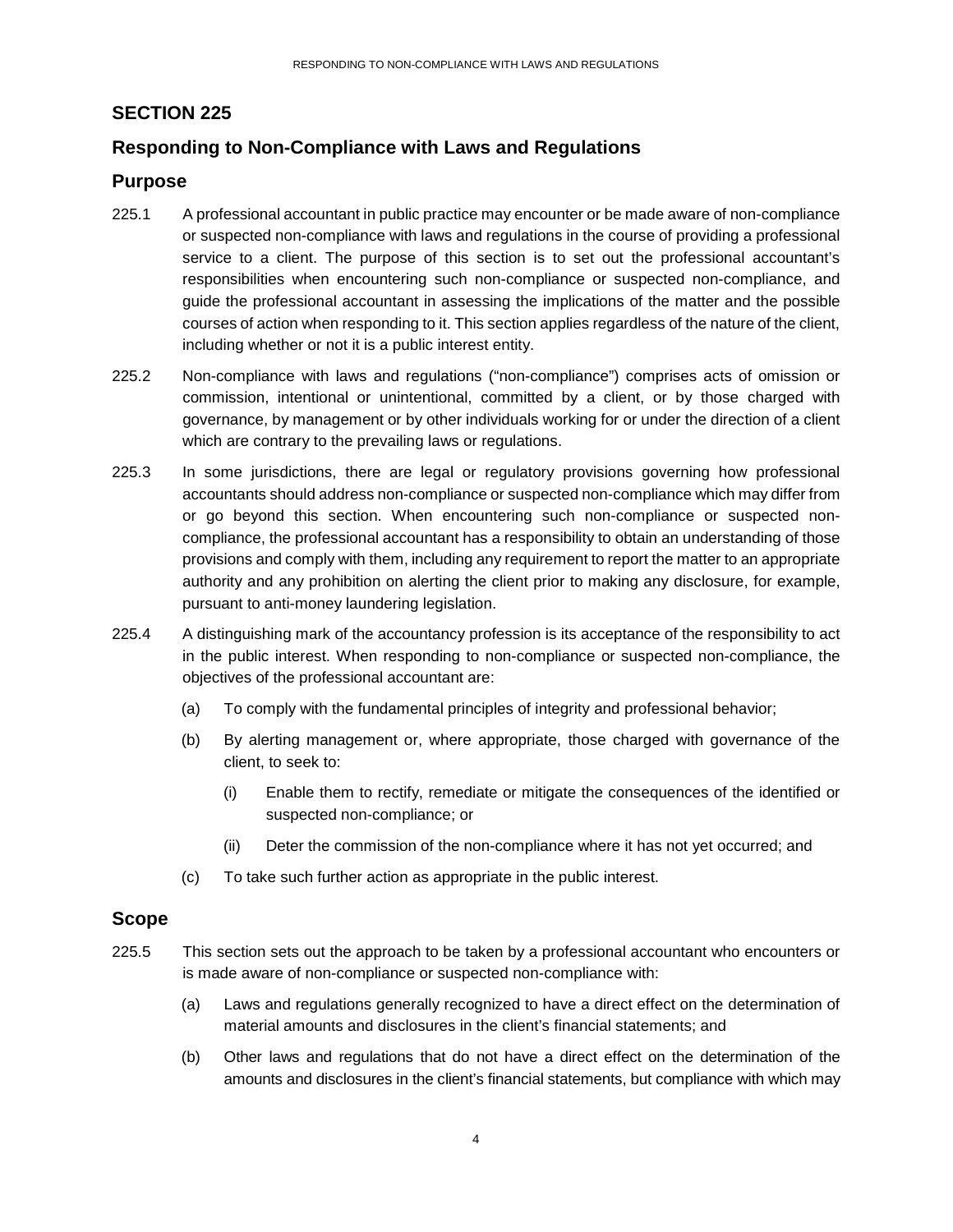be fundamental to the operating aspects of the client's business, to its ability to continue its business, or to avoid material penalties.

- 225.6 Examples of laws and regulations which this section addresses include those that deal with:
	- Fraud, corruption and bribery.
	- Money laundering, terrorist financing and proceeds of crime.
	- Securities markets and trading.
	- Banking and other financial products and services.
	- Data protection.
	- Tax and pension liabilities and payments.
	- Environmental protection.
	- Public health and safety.
- 225.7 Non-compliance may result in fines, litigation or other consequences for the client that may have a material effect on its financial statements. Importantly, such non-compliance may have wider public interest implications in terms of potentially substantial harm to investors, creditors, employees or the general public. For the purposes of this section, an act that causes substantial harm is one that results in serious adverse consequences to any of these parties in financial or non-financial terms. Examples include the perpetration of a fraud resulting in significant financial losses to investors, and breaches of environmental laws and regulations endangering the health or safety of employees or the public.
- 225.8 A professional accountant who encounters or is made aware of matters that are clearly inconsequential, judged by their nature and their impact, financial or otherwise, on the client, its stakeholders and the general public, is not required to comply with this section with respect to such matters.
- 225.9 This section does not address:
	- (a) Personal misconduct unrelated to the business activities of the client; and
	- (b) Non-compliance other than by the client or those charged with governance, management or other individuals working for or under the direction of the client. This includes, for example, circumstances where a professional accountant has been engaged by a client to perform a due diligence assignment on a third party entity and the identified or suspected non-compliance has been committed by that third party.

The professional accountant may nevertheless find the guidance in this section helpful in considering how to respond in these situations.

## **Responsibilities of the Client's Management and Those Charged with Governance**

225.10 It is the responsibility of the client's management, with the oversight of those charged with governance, to ensure that the client's business activities are conducted in accordance with laws and regulations. It is also the responsibility of management and those charged with governance to identify and address any non-compliance by the client, by an individual charged with governance of the entity, by a member of management, or by other individuals working for or under the direction of the client.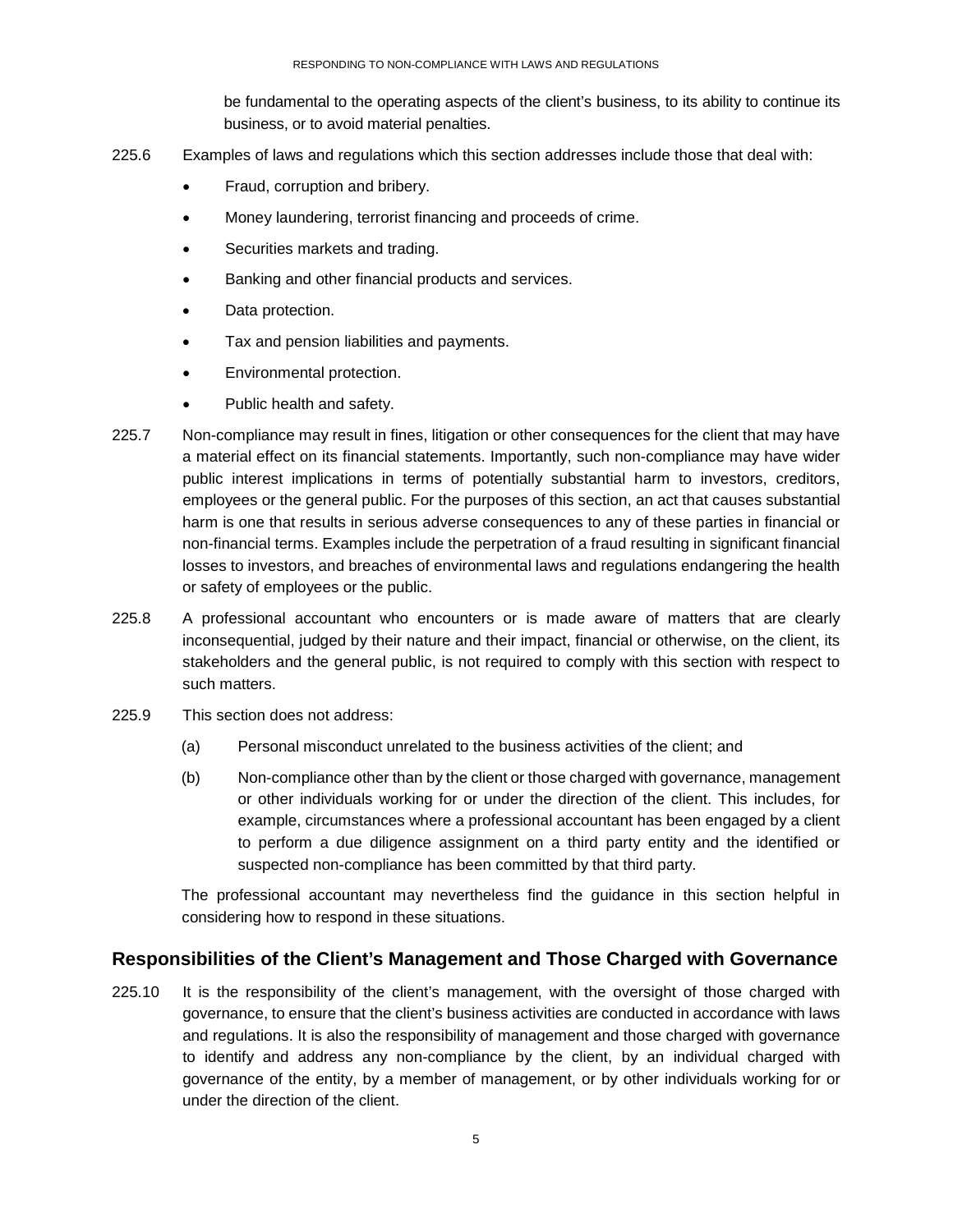## **Responsibilities of Professional Accountants in Public Practice**

225.11 Where a professional accountant becomes aware of a matter to which this section applies, the steps that the professional accountant takes to comply with this section shall be taken on a timely basis, having regard to the professional accountant's understanding of the nature of the matter and the potential harm to the interests of the entity, investors, creditors, employees or the general public.

#### **Audits of Financial Statements**

#### *Obtaining an Understanding of the Matter*

- 225.12 If a professional accountant engaged to perform an audit of financial statements becomes aware of information concerning an instance of non-compliance or suspected non-compliance, whether in the course of performing the engagement or through information provided by other parties, the professional accountant shall obtain an understanding of the matter, including the nature of the act and the circumstances in which it has occurred or may occur.
- 225.13 The professional accountant is expected to apply knowledge, professional judgment and expertise, but is not expected to have a level of knowledge of laws and regulations that is greater than that which is required to undertake the engagement. Whether an act constitutes noncompliance is ultimately a matter to be determined by a court or other appropriate adjudicative body. Depending on the nature and significance of the matter, the professional accountant may consult on a confidential basis with others within the firm, a network firm or a professional body, or with legal counsel.
- 225.14 If the professional accountant identifies or suspects that non-compliance has occurred or may occur, the professional accountant shall discuss the matter with the appropriate level of management and, where appropriate, those charged with governance.
- 225.15 Such discussion serves to clarify the professional accountant's understanding of the facts and circumstances relevant to the matter and its potential consequences. The discussion also may prompt management or those charged with governance to investigate the matter.
- 225.16 The appropriate level of management with whom to discuss the matter is a question of professional judgment. Relevant factors to consider include:
	- The nature and circumstances of the matter.
	- The individuals actually or potentially involved.
	- The likelihood of collusion.
	- The potential consequences of the matter.
	- Whether that level of management is able to investigate the matter and take appropriate action.
- 225.17 The appropriate level of management is generally at least one level above the person or persons involved or potentially involved in the matter. If the professional accountant believes that management is involved in the non-compliance or suspected non-compliance, the professional accountant shall discuss the matter with those charged with governance. The professional accountant may also consider discussing the matter with internal auditors, where applicable. In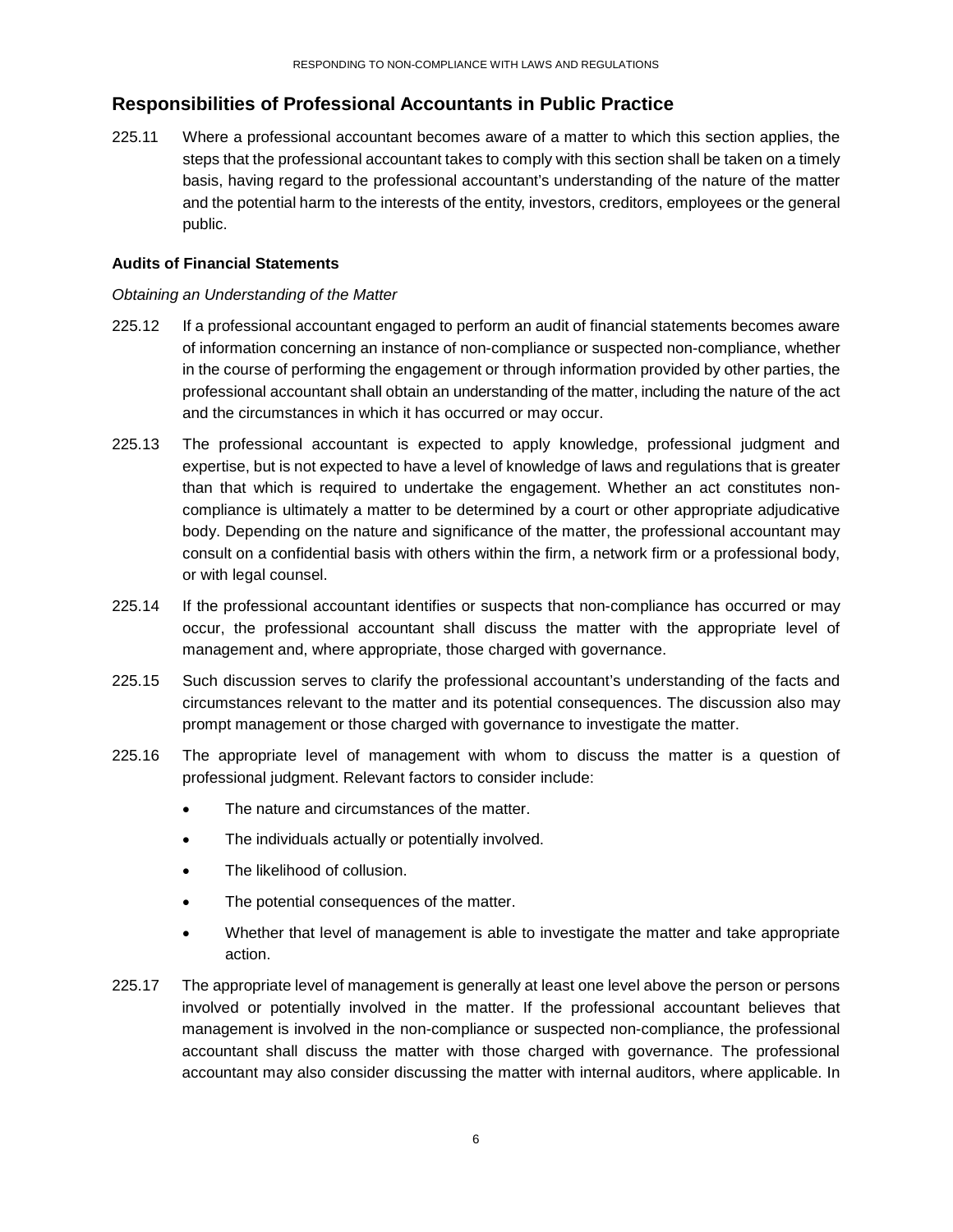the context of a group, the appropriate level may be management at an entity that controls the client.

#### *Addressing the Matter*

- 225.18 In discussing the non-compliance or suspected non-compliance with management and, where appropriate, those charged with governance, the professional accountant shall advise them to take appropriate and timely actions, if they have not already done so, to:
	- (a) Rectify, remediate or mitigate the consequences of the non-compliance;
	- (b) Deter the commission of the non-compliance where it has not yet occurred; or
	- (c) Disclose the matter to an appropriate authority where required by law or regulation or where considered necessary in the public interest.
- 225.19 The professional accountant shall consider whether the client's management and those charged with governance understand their legal or regulatory responsibilities with respect to the noncompliance or suspected non-compliance. If not, the professional accountant may suggest appropriate sources of information or recommend that they obtain legal advice.
- 225.20 The professional accountant shall comply with applicable:
	- (a) Laws and regulations, including legal or regulatory provisions governing the reporting of non-compliance or suspected non-compliance to an appropriate authority. In this regard, some laws and regulations may stipulate a period within which reports are to be made; and
	- (b) Requirements under auditing standards, including those relating to:
		- Identifying and responding to non-compliance, including fraud.
		- Communicating with those charged with governance.
		- Considering the implications of the non-compliance or suspected non-compliance for the auditor's report.

Communication with Respect to Groups

- 225.21 A professional accountant may:
	- (a) For purposes of an audit of group financial statements, be requested by the group engagement team to perform work on financial information related to a component of the group; or
	- (b) Be engaged to perform an audit of a component's financial statements for purposes other than the group audit, for example, a statutory audit.

Where the professional accountant becomes aware of non-compliance or suspected noncompliance in relation to the component in either situation, the professional accountant shall, in addition to responding to the matter in accordance with the provisions of this section, communicate it to the group engagement partner unless prohibited from doing so by law or regulation. This is to enable the group engagement partner to be informed about the matter and to determine, in the context of the group audit, whether and, if so, how it should be addressed in accordance with the provisions in this section.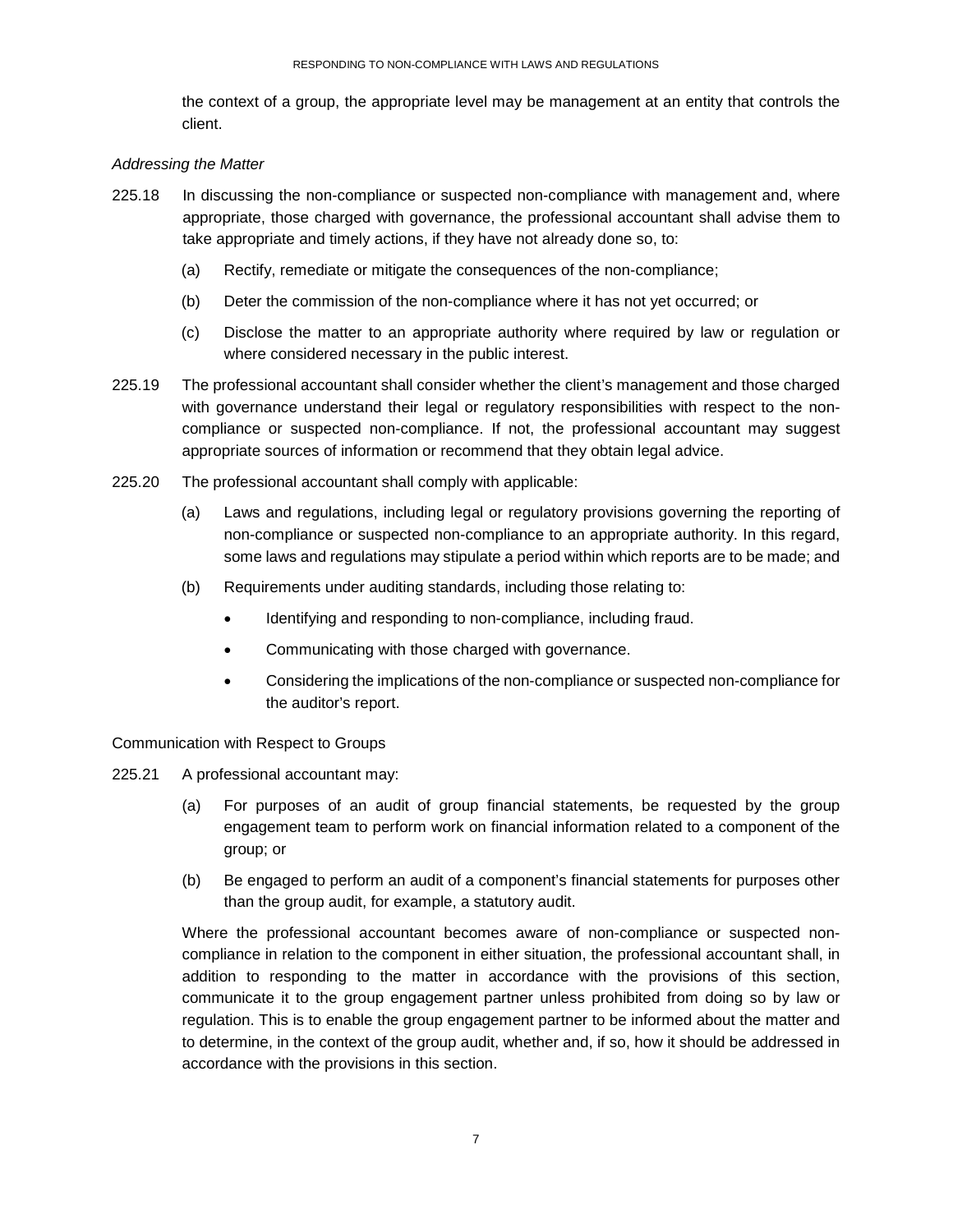- 225.22 Where the group engagement partner becomes aware of non-compliance or suspected noncompliance in the course of an audit of group financial statements, including as a result of being informed of such a matter in accordance with paragraph 225.21, the group engagement partner shall, in addition to responding to the matter in the context of the group audit in accordance with the provisions of this section, consider whether the matter may be relevant to one or more components:
	- (a) Whose financial information is subject to work for purposes of the audit of the group financial statements; or
	- (b) Whose financial statements are subject to audit for purposes other than the group audit, for example, a statutory audit.

If so, the group engagement partner shall take steps to have the non-compliance or suspected non-compliance communicated to those performing work at components where the matter may be relevant, unless prohibited from doing so by law or regulation. If necessary in relation to subparagraph (b), appropriate inquiries shall be made (either of management or from publicly available information) as to whether the relevant component(s) is subject to audit and, if so, to ascertain to the extent practicable the identity of the auditor. The communication is to enable those responsible for work at such components to be informed about the matter and to determine whether and, if so, how it should be addressed in accordance with the provisions in this section.

#### *Determining Whether Further Action Is Needed*

- 225.23 The professional accountant shall assess the appropriateness of the response of management and, where applicable, those charged with governance.
- 225.24 Relevant factors to consider in assessing the appropriateness of the response of management and, where applicable, those charged with governance include whether:
	- The response is timely.
	- The non-compliance or suspected non-compliance has been adequately investigated.
	- Action has been, or is being, taken to rectify, remediate or mitigate the consequences of any non-compliance.
	- Action has been, or is being, taken to deter the commission of any non-compliance where it has not yet occurred.
	- Appropriate steps have been, or are being, taken to reduce the risk of re-occurrence, for example, additional controls or training.
	- The non-compliance or suspected non-compliance has been disclosed to an appropriate authority where appropriate and, if so, whether the disclosure appears adequate.
- 225.25 In light of the response of management and, where applicable, those charged with governance, the professional accountant shall determine if further action is needed in the public interest.
- 225.26 The determination of whether further action is needed, and the nature and extent of it, will depend on various factors, including:
	- The legal and regulatory framework.
	- The urgency of the matter.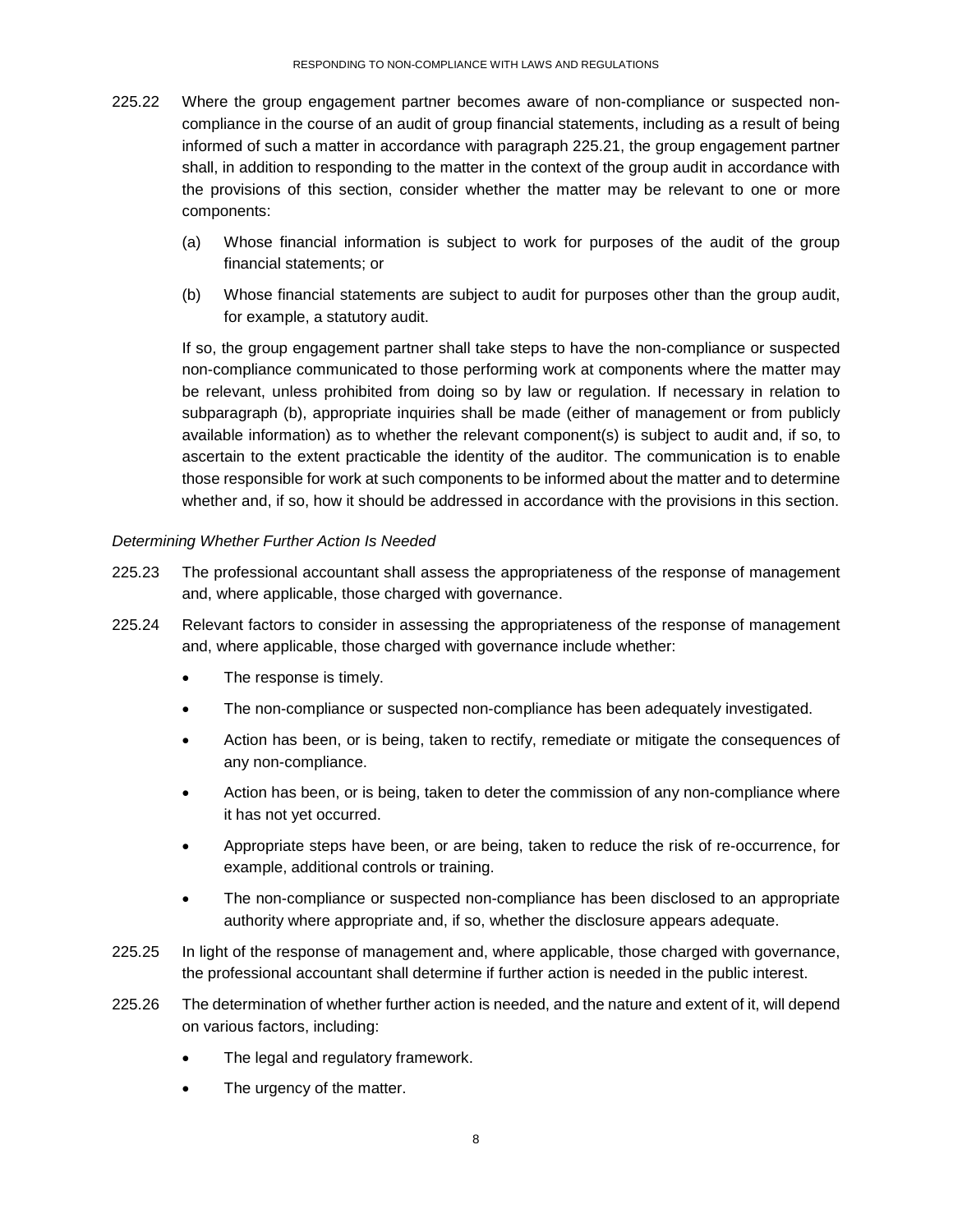- The pervasiveness of the matter throughout the client.
- Whether the professional accountant continues to have confidence in the integrity of management and, where applicable, those charged with governance.
- Whether the non-compliance or suspected non-compliance is likely to recur.
- Whether there is credible evidence of actual or potential substantial harm to the interests of the entity, investors, creditors, employees or the general public.
- 225.27 Examples of circumstances that may cause the professional accountant no longer to have confidence in the integrity of management and, where applicable, those charged with governance include situations where:
	- The professional accountant suspects or has evidence of their involvement or intended involvement in any non-compliance.
	- The professional accountant is aware that they have knowledge of such non-compliance and, contrary to legal or regulatory requirements, have not reported, or authorized the reporting of, the matter to an appropriate authority within a reasonable period.
- 225.28 In determining the need for, and nature and extent of, further action, the professional accountant shall exercise professional judgment and take into account whether a reasonable and informed third party, weighing all the specific facts and circumstances available to the professional accountant at the time, would be likely to conclude that the professional accountant has acted appropriately in the public interest.
- 225.29 Further action by the professional accountant may include:
	- Disclosing the matter to an appropriate authority even when there is no legal or regulatory requirement to do so.
	- Withdrawing from the engagement and the professional relationship where permitted by law or regulation.
- 225.30 Where the professional accountant determines that withdrawing from the engagement and the professional relationship would be appropriate, doing so would not be a substitute for taking other actions that may be needed to achieve the professional accountant's objectives under this section. In some jurisdictions, however, there may be limitations as to the further actions available to the professional accountant and withdrawal may be the only available course of action.
- 225.31 Where the professional accountant has withdrawn from the professional relationship pursuant to paragraphs 225.25 and 225.29, the professional accountant shall, on request by the proposed successor accountant, provide all such facts and other information concerning the identified or suspected non-compliance that, in the predecessor accountant's opinion, the proposed successor accountant needs to be aware of before deciding whether to accept the audit appointment. The predecessor accountant shall do so despite paragraph 210.14, unless prohibited by law or regulation. If the proposed successor accountant is unable to communicate with the predecessor accountant, the proposed successor accountant shall take reasonable steps to obtain information about the circumstances of the change of appointment by other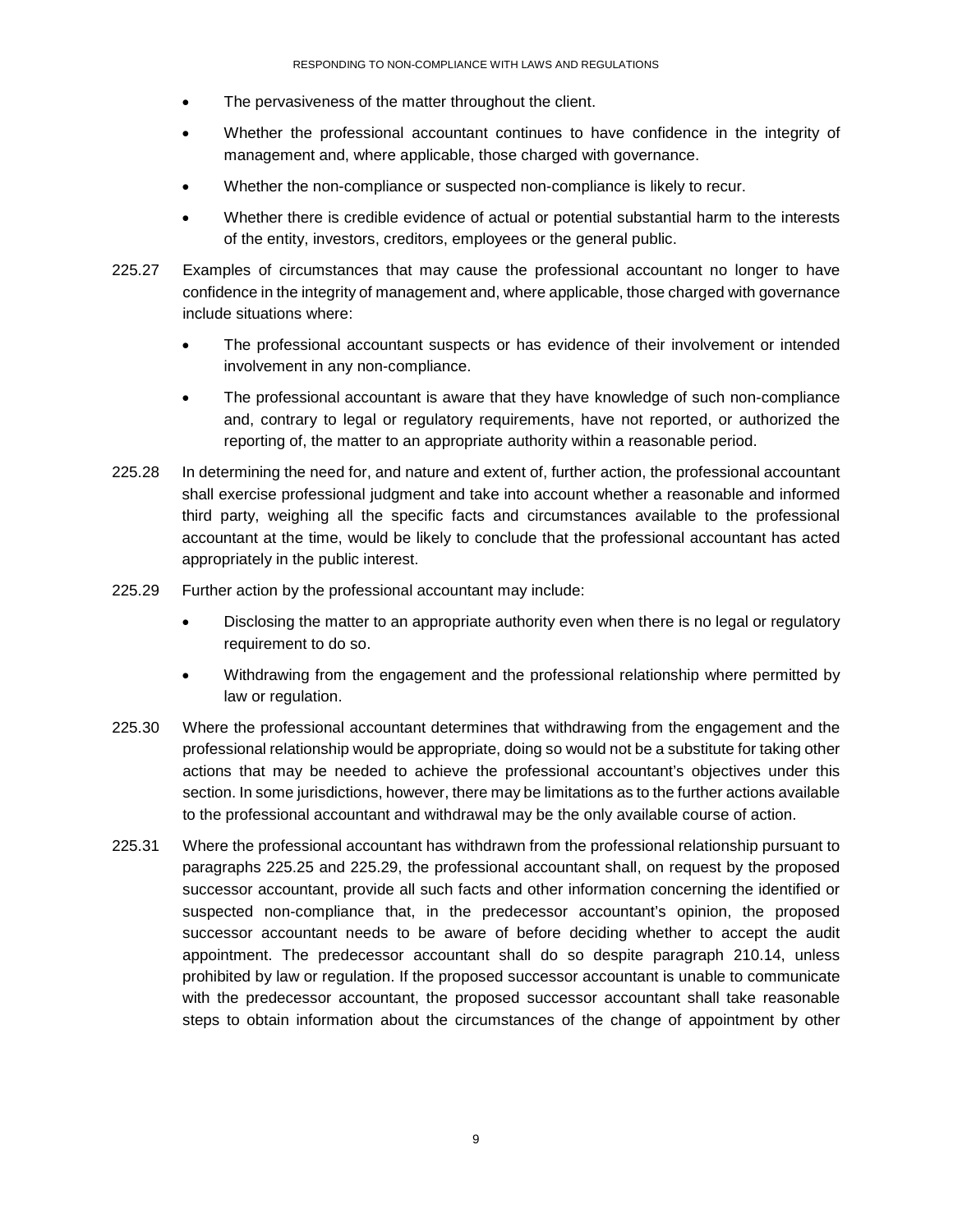means, such as through inquiries of third parties or background investigations of management or those charged with governance.

225.32 As consideration of the matter may involve complex analysis and judgments, the professional accountant may consider consulting internally, obtaining legal advice to understand the professional accountant's options and the professional or legal implications of taking any particular course of action, or consulting on a confidential basis with a regulator or professional body.

Determining Whether to Disclose the Matter to an Appropriate Authority

- 225.33 Disclosure of the matter to an appropriate authority would be precluded if doing so would be contrary to law or regulation. Otherwise, the purpose of making disclosure is to enable an appropriate authority to cause the matter to be investigated and action to be taken in the public interest.
- 225.34 The determination of whether to make such a disclosure depends in particular on the nature and extent of the actual or potential harm that is or may be caused by the matter to investors, creditors, employees or the general public. For example, the professional accountant may determine that disclosure of the matter to an appropriate authority is an appropriate course of action if:
	- The entity is engaged in bribery (for example, of local or foreign government officials for purposes of securing large contracts).
	- The entity is regulated and the matter is of such significance as to threaten its license to operate.
	- The entity is listed on a securities exchange and the matter could result in adverse consequences to the fair and orderly market in the entity's securities or pose a systemic risk to the financial markets.
	- Products that are harmful to public health or safety would likely be sold by the entity.
	- The entity is promoting a scheme to its clients to assist them in evading taxes.

The determination of whether to make such a disclosure will also depend on external factors such as:

- Whether there is an appropriate authority that is able to receive the information, and cause the matter to be investigated and action to be taken. The appropriate authority will depend on the nature of the matter, for example, a securities regulator in the case of fraudulent financial reporting or an environmental protection agency in the case of a breach of environmental laws and regulations.
- Whether there exists robust and credible protection from civil, criminal or professional liability or retaliation afforded by legislation or regulation, such as under whistle-blowing legislation or regulation.
- Whether there are actual or potential threats to the physical safety of the professional accountant or other individuals.
- 225.35 If the professional accountant determines that disclosure of the non-compliance or suspected non-compliance to an appropriate authority is an appropriate course of action in the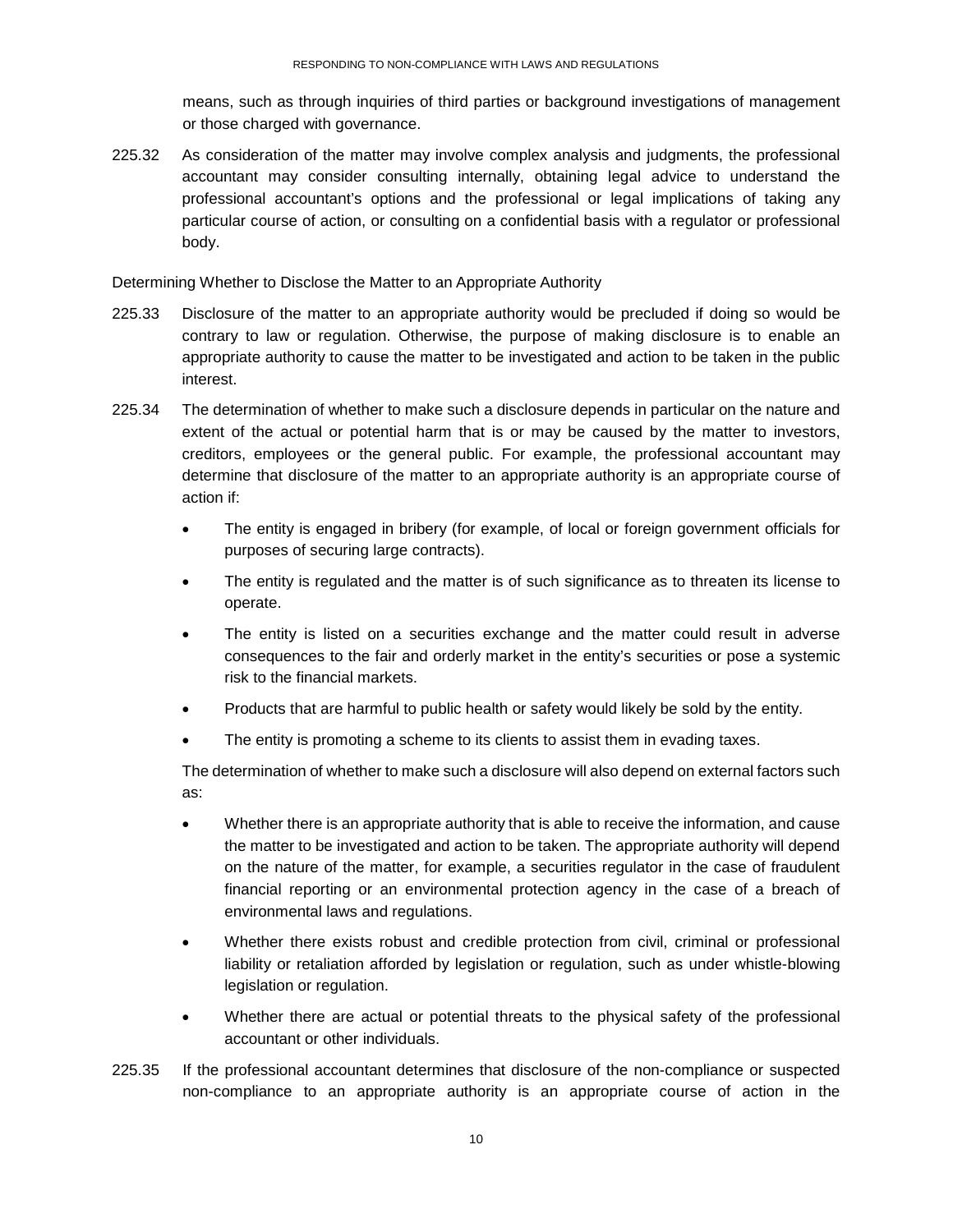circumstances, this will not be considered a breach of the duty of confidentiality under Section 140 of this Code. When making such disclosure, the professional accountant shall act in good faith and exercise caution when making statements and assertions. The professional accountant shall also consider whether it is appropriate to inform the client of the professional accountant's intentions before disclosing the matter.

225.36 In exceptional circumstances, the professional accountant may become aware of actual or intended conduct that the professional accountant has reason to believe would constitute an imminent breach of a law or regulation that would cause substantial harm to investors, creditors, employees or the general public. Having considered whether it would be appropriate to discuss the matter with management or those charged with governance of the entity, the professional accountant shall exercise professional judgment and may immediately disclose the matter to an appropriate authority in order to prevent or mitigate the consequences of such imminent breach of law or regulation. Such disclosure will not be considered a breach of the duty of confidentiality under Section 140 of this Code.

#### *Documentation*

- 225.37 In relation to an identified or suspected act of non-compliance that falls within the scope of this section, the professional accountant shall, in addition to complying with the documentation requirements under applicable auditing standards, document:
	- How management and, where applicable, those charged with governance have responded to the matter.
	- The courses of action the professional accountant considered, the judgments made and the decisions that were taken, having regard to the reasonable and informed third party perspective.
	- How the professional accountant is satisfied that the professional accountant has fulfilled the responsibility set out in paragraph 225.25.
- 225.38 *International Standards on Auditing* (ISAs), for example, require a professional accountant performing an audit of financial statements to:
	- Prepare documentation sufficient to enable an understanding of significant matters arising during the audit, the conclusions reached, and significant professional judgments made in reaching those conclusions;
	- Document discussions of significant matters with management, those charged with governance, and others, including the nature of the significant matters discussed and when and with whom the discussions took place; and
	- Document identified or suspected non-compliance, and the results of discussion with management and, where applicable, those charged with governance and other parties outside the entity.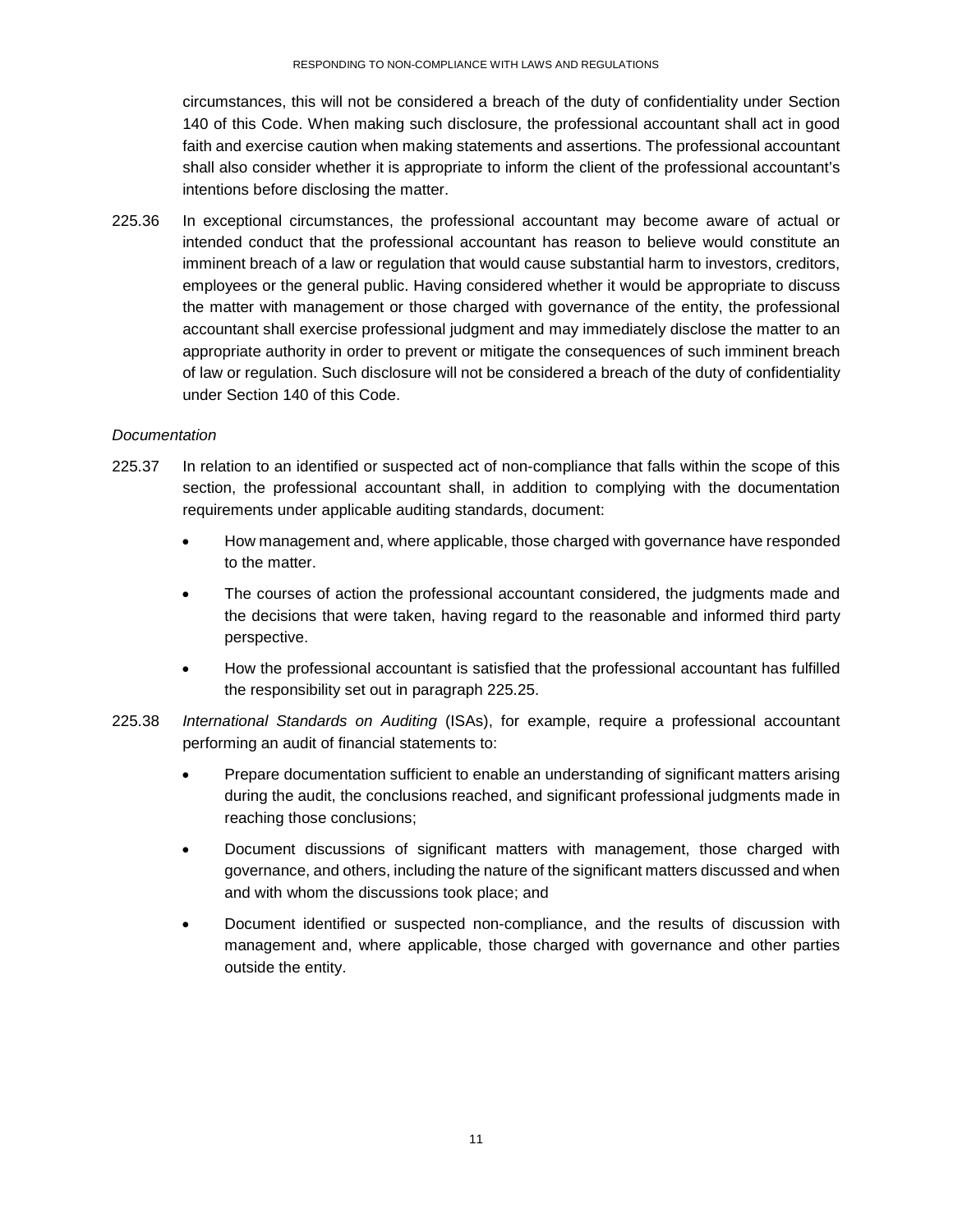#### **Professional Services Other than Audits of Financial Statements**

*Obtaining an Understanding of the Matter and Addressing It with Management and Those Charged with Governance*

- 225.39 If a professional accountant engaged to provide a professional service other than an audit of financial statements becomes aware of information concerning an instance of non-compliance or suspected non-compliance, the professional accountant shall seek to obtain an understanding of the matter, including the nature of the act and the circumstances in which it has occurred or may be about to occur.
- 225.40 The professional accountant is expected to apply knowledge, professional judgment and expertise, but is not expected to have a level of understanding of laws and regulations beyond that which is required for the professional service for which the accountant was engaged. Whether an act constitutes actual non-compliance is ultimately a matter to be determined by a court or other appropriate adjudicative body. Depending on the nature and significance of the matter, the professional accountant may consult on a confidential basis with others within the firm, a network firm or a professional body, or with legal counsel.
- 225.41 If the professional accountant identifies or suspects that non-compliance has occurred or may occur, the professional accountant shall discuss the matter with the appropriate level of management and, if the professional accountant has access to them and where appropriate, those charged with governance.
- 225.42 Such discussion serves to clarify the professional accountant's understanding of the facts and circumstances relevant to the matter and its potential consequences. The discussion also may prompt management or those charged with governance to investigate the matter.
- 225.43 The appropriate level of management with whom to discuss the matter is a question of professional judgment. Relevant factors to consider include:
	- The nature and circumstances of the matter.
	- The individuals actually or potentially involved.
	- The likelihood of collusion.
	- The potential consequences of the matter.
	- Whether that level of management is able to investigate the matter and take appropriate action.

#### *Communicating the Matter to the Entity's External Auditor*

- 225.44 If the professional accountant is performing a non-audit service for an audit client of the firm, or a component of an audit client of the firm, the professional accountant shall communicate the non-compliance or suspected non-compliance within the firm, unless prohibited from doing so by law or regulation. The communication shall be made in accordance with the firm's protocols or procedures or, in the absence of such protocols and procedures, directly to the audit engagement partner.
- 225.45 If the professional accountant is performing a non-audit service for an audit client of a network firm, or a component of an audit client of a network firm, the professional accountant shall consider whether to communicate the non-compliance or suspected non-compliance to the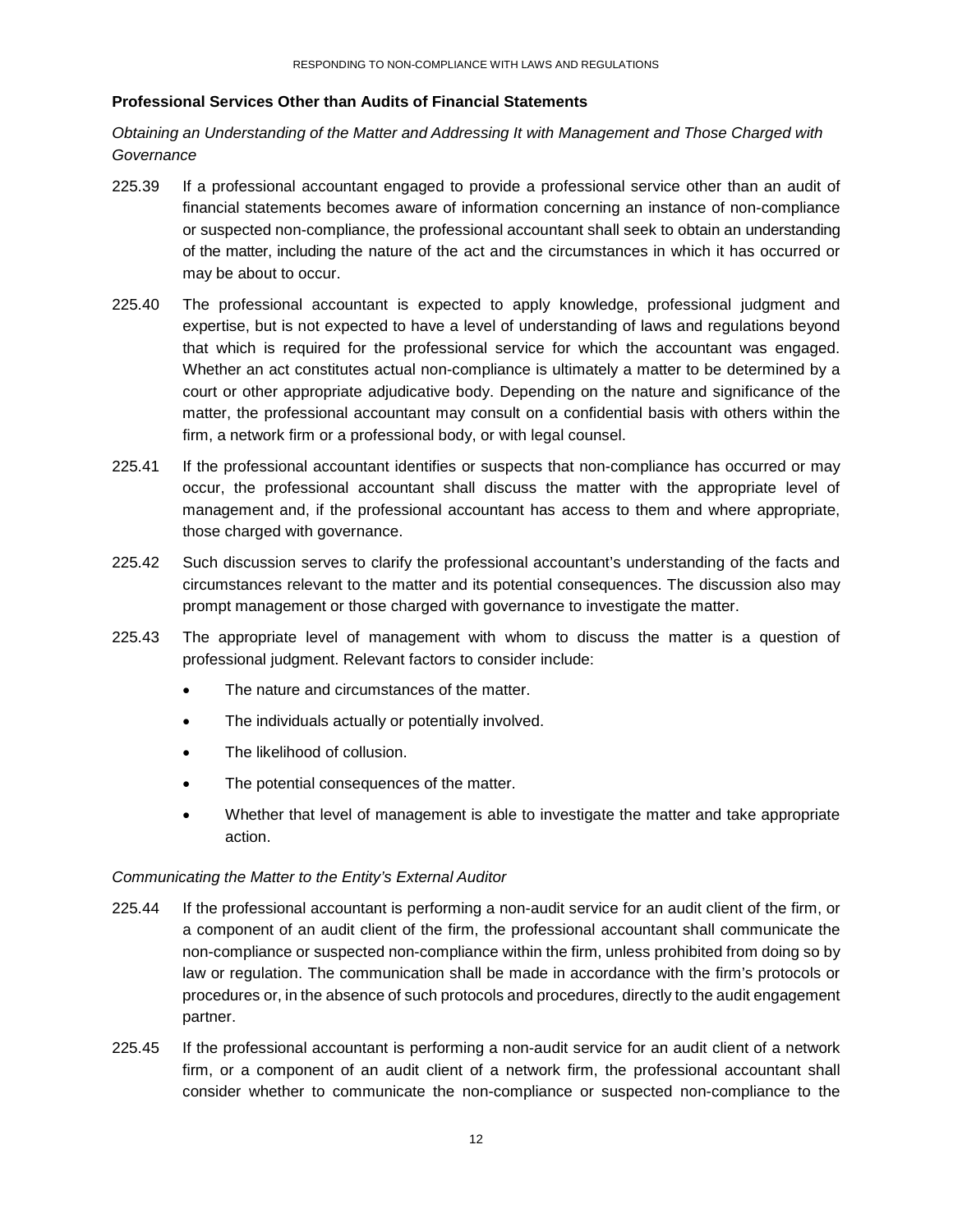network firm. Where the communication is made, it shall be made in accordance with the network's protocols or procedures or, in the absence of such protocols and procedures, directly to the audit engagement partner.

- 225.46 If the professional accountant is performing a non-audit service for a client that is not:
	- (a) An audit client of the firm or a network firm; or
	- (b) A component of an audit client of the firm or a network firm,

the professional accountant shall consider whether to communicate the non-compliance or suspected non-compliance to the firm that is the client's external auditor, if any.

- 225.47 Factors relevant to considering the communication in accordance with paragraphs 225.45 and 225.46 include:
	- Whether doing so would be contrary to law or regulation.
	- Whether there are restrictions about disclosure imposed by a regulatory agency or prosecutor in an ongoing investigation into the non-compliance or suspected noncompliance.
	- Whether the purpose of the engagement is to investigate potential non-compliance within the entity to enable it to take appropriate action.
	- Whether management or those charged with governance have already informed the entity's external auditor about the matter.
	- The likely materiality of the matter to the audit of the client's financial statements or, where the matter relates to a component of a group, its likely materiality to the audit of the group financial statements.
- 225.48 In all cases, the communication is to enable the audit engagement partner to be informed about the non-compliance or suspected non-compliance and to determine whether and, if so, how it should be addressed in accordance with the provisions of this section.

#### *Considering Whether Further Action Is Needed*

- 225.49 The professional accountant shall also consider whether further action is needed in the public interest.
- 225.50 Whether further action is needed, and the nature and extent of it, will depend on factors such as:
	- The legal and regulatory framework.
	- The appropriateness and timeliness of the response of management and, where applicable, those charged with governance.
	- The urgency of the matter.
	- The involvement of management or those charged with governance in the matter.
	- The likelihood of substantial harm to the interests of the client, investors, creditors, employees or the general public.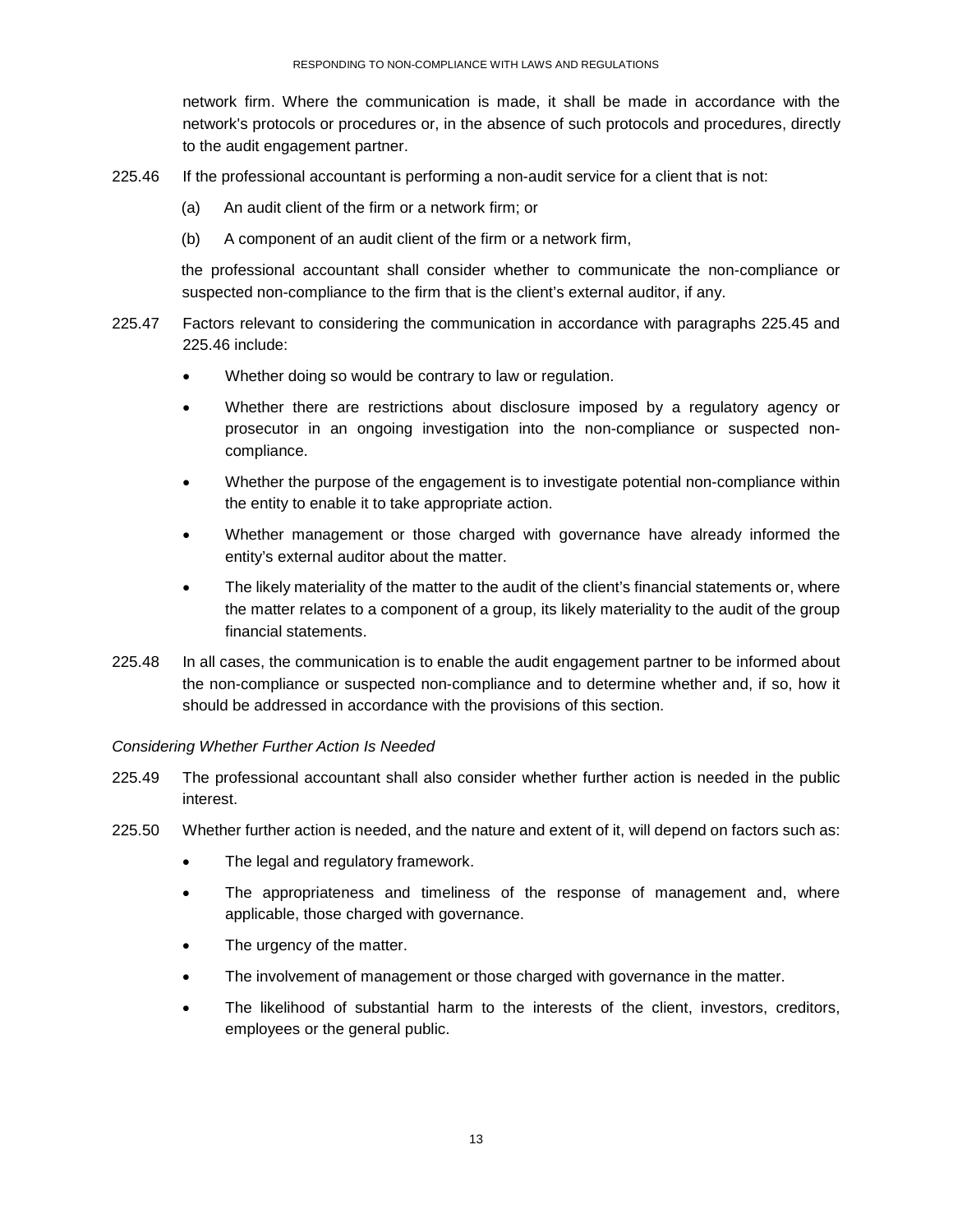- 225.51 Further action by the professional accountant may include:
	- Disclosing the matter to an appropriate authority even when there is no legal or regulatory requirement to do so.
	- Withdrawing from the engagement and the professional relationship where permitted by law or regulation.
- 225.52 In considering whether to disclose to an appropriate authority, relevant factors to take into account include:
	- Whether doing so would be contrary to law or regulation.
	- Whether there are restrictions about disclosure imposed by a regulatory agency or prosecutor in an ongoing investigation into the non-compliance or suspected noncompliance.
	- Whether the purpose of the engagement is to investigate potential non-compliance within the entity to enable it to take appropriate action.
- 225.53 If the professional accountant determines that disclosure of the non-compliance or suspected non-compliance to an appropriate authority is an appropriate course of action in the circumstances, this will not be considered a breach of the duty of confidentiality under Section 140 of this Code. When making such disclosure, the professional accountant shall act in good faith and exercise caution when making statements and assertions. The professional accountant shall also consider whether it is appropriate to inform the client of the professional accountant's intentions before disclosing the matter.
- 225.54 In exceptional circumstances, the professional accountant may become aware of actual or intended conduct that the professional accountant has reason to believe would constitute an imminent breach of a law or regulation that would cause substantial harm to investors, creditors, employees or the general public. Having considered whether it would be appropriate to discuss the matter with management or those charged with governance of the entity, the professional accountant shall exercise professional judgment and may immediately disclose the matter to an appropriate authority in order to prevent or mitigate the consequences of such imminent breach of law or regulation. Such disclosure will not be considered a breach of the duty of confidentiality under Section 140 of this Code.
- 225.55 The professional accountant may consider consulting internally, obtaining legal advice to understand the professional or legal implications of taking any particular course of action, or consulting on a confidential basis with a regulator or professional body.

#### *Documentation*

- 225.56 In relation to an identified or suspected act of non-compliance that falls within the scope of this section, the professional accountant is encouraged to document:
	- The matter.
	- The results of discussion with management and, where applicable, those charged with governance and other parties.
	- How management and, where applicable, those charged with governance have responded to the matter.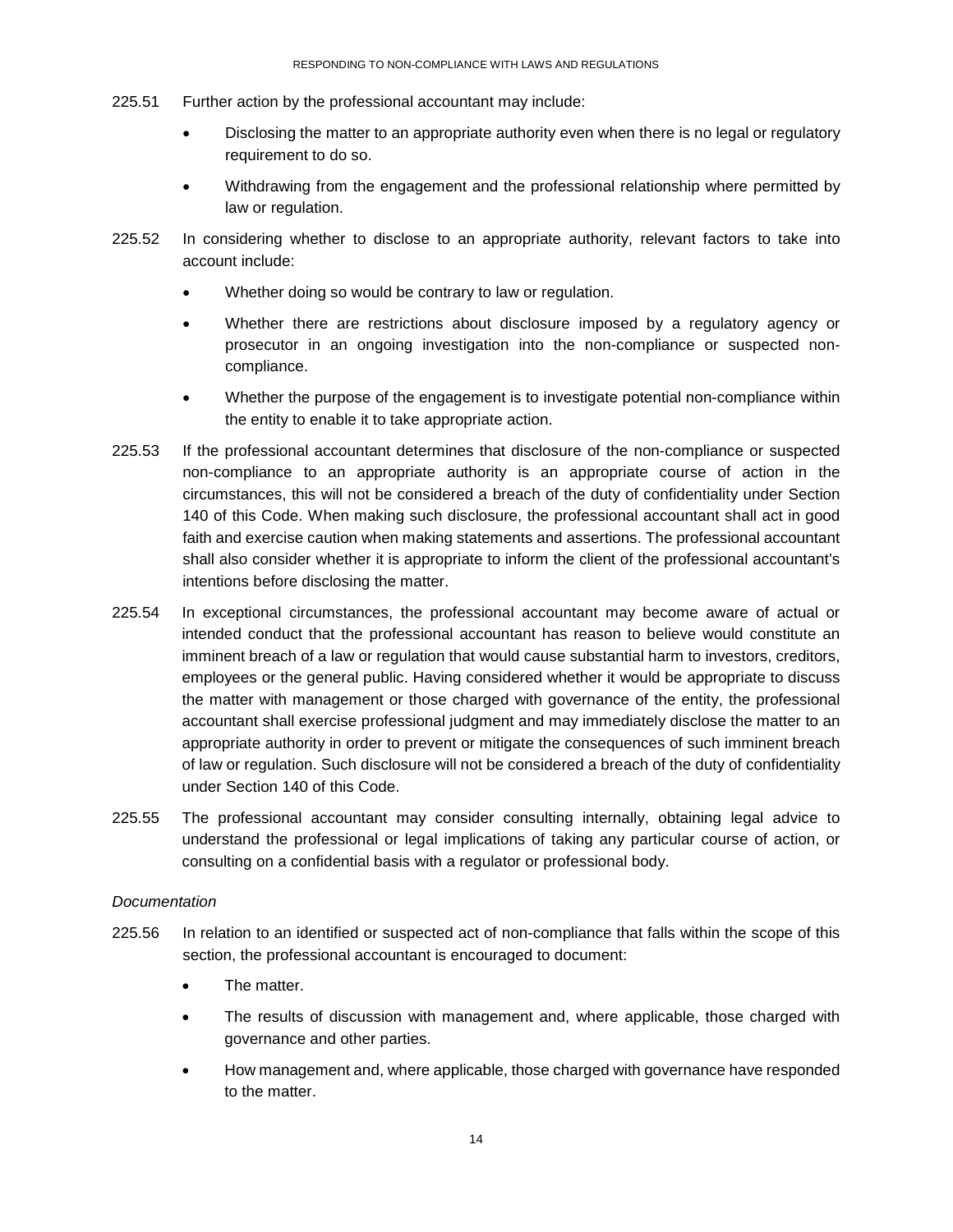- The courses of action the professional accountant considered, the judgments made and the decisions that were taken.
- How the professional accountant is satisfied that the professional accountant has fulfilled the responsibility set out in paragraph 225.49.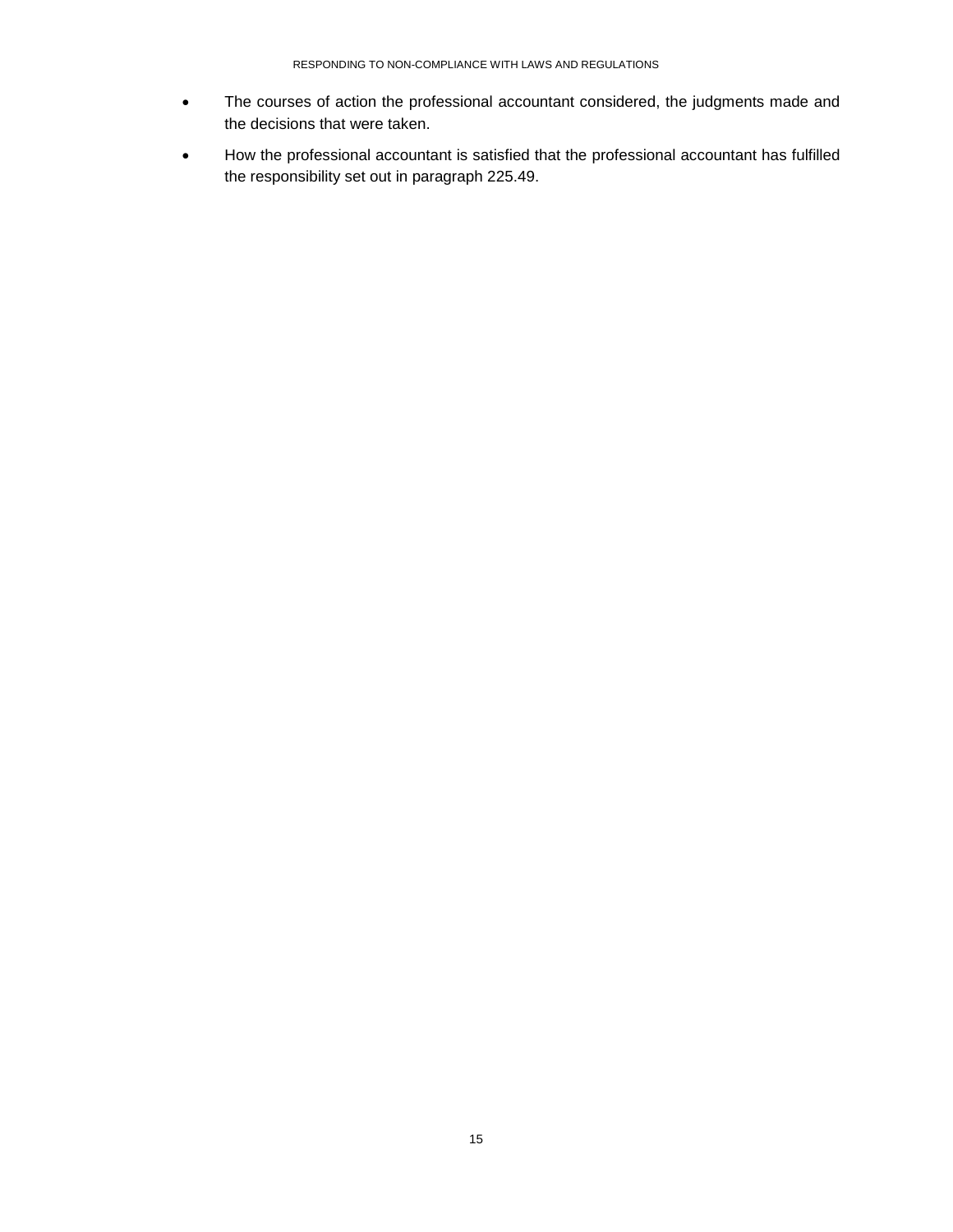## <span id="page-15-0"></span>**SECTION 360**

## **Responding to Non-Compliance with Laws and Regulations**

#### **Purpose**

- 360.1 A professional accountant in business may encounter or be made aware of non-compliance or suspected non-compliance with laws and regulations in the course of carrying out professional activities. The purpose of this section is to set out the professional accountant's responsibilities when encountering such non-compliance or suspected non-compliance, and guide the professional accountant in assessing the implications of the matter and the possible courses of action when responding to it. This section applies regardless of the nature of the employing organization, including whether or not it is a public interest entity.
- 360.2 Non-compliance with laws and regulations ("non-compliance") comprises acts of omission or commission, intentional or unintentional, committed by the professional accountant's employing organization or by those charged with governance, by management, or by other individuals working for or under the direction of the employing organization which are contrary to the prevailing laws or regulations.
- 360.3 In some jurisdictions, there are legal or regulatory provisions governing how professional accountants should address non-compliance or suspected non-compliance which may differ from or go beyond this section. When encountering such non-compliance or suspected noncompliance, the professional accountant has a responsibility to obtain an understanding of those provisions and comply with them, including any requirement to report the matter to an appropriate authority and any prohibition on alerting the relevant party prior to making any disclosure, for example, pursuant to anti-money laundering legislation.
- 360.4 A distinguishing mark of the accountancy profession is its acceptance of the responsibility to act in the public interest. When responding to non-compliance or suspected non-compliance, the objectives of the professional accountant are:
	- (a) To comply with the fundamental principles of integrity and professional behavior;
	- (b) By alerting management or, where appropriate, those charged with governance of the employing organization, to seek to:
		- (i) Enable them to rectify, remediate or mitigate the consequences of the identified or suspected non-compliance; or
		- (ii) Deter the commission of the non-compliance where it has not yet occurred; and
	- (c) To take such further action as appropriate in the public interest.

#### **Scope**

- 360.5 This section sets out the approach to be taken by a professional accountant who encounters or is made aware of non-compliance or suspected non-compliance with:
	- (a) Laws and regulations generally recognized to have a direct effect on the determination of material amounts and disclosures in the employing organization's financial statements; and
	- (b) Other laws and regulations that do not have a direct effect on the determination of the amounts and disclosures in the employing organization's financial statements, but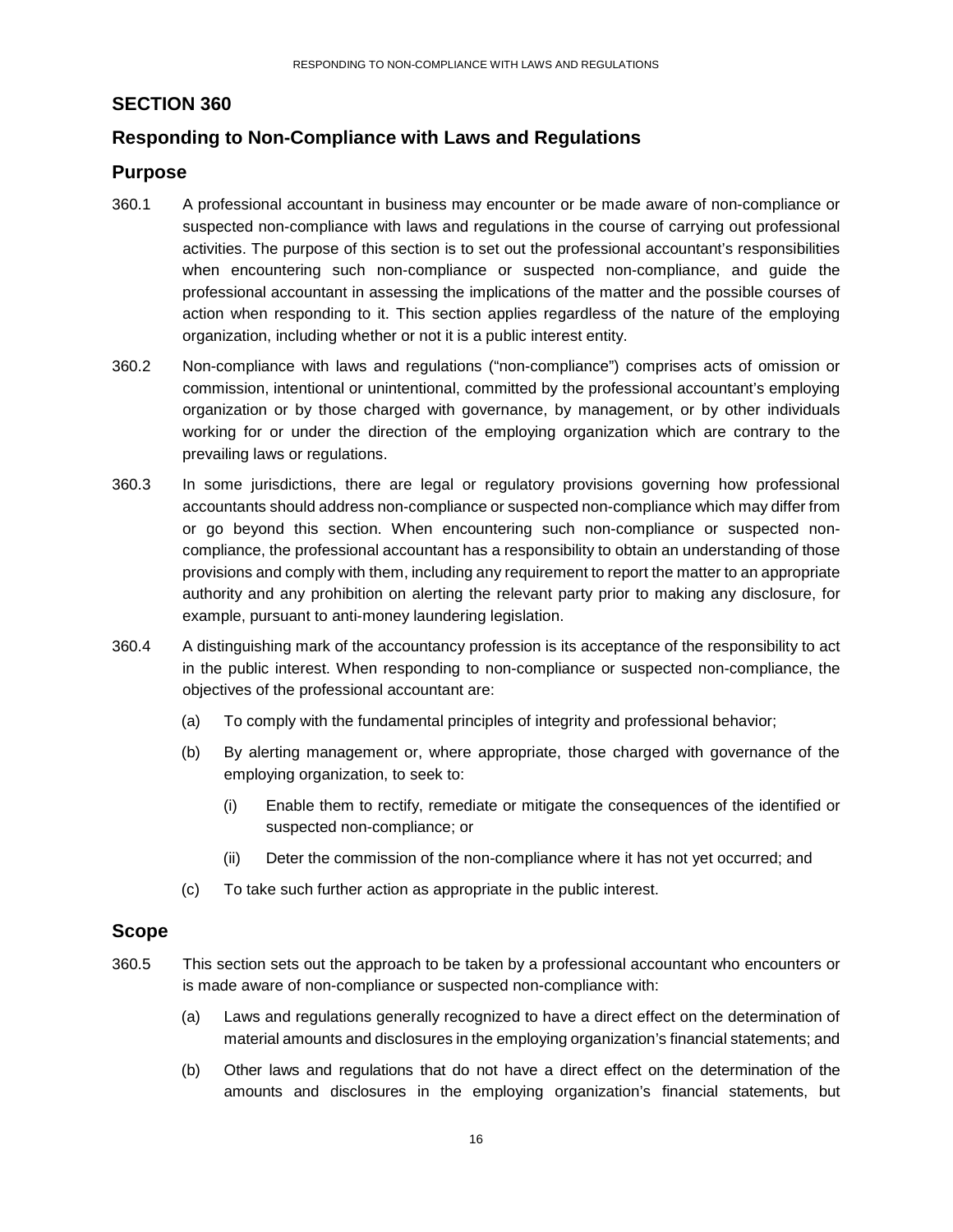compliance with which may be fundamental to the operating aspects of the employing organization's business, to its ability to continue its business, or to avoid material penalties.

- 360.6 Examples of laws and regulations which this section addresses include those that deal with:
	- Fraud, corruption and bribery.
	- Money laundering, terrorist financing and proceeds of crime.
	- Securities markets and trading.
	- Banking and other financial products and services.
	- Data protection.
	- Tax and pension liabilities and payments.
	- Environmental protection.
	- Public health and safety.
- 360.7 Non-compliance may result in fines, litigation or other consequences for the employing organization that may have a material effect on its financial statements. Importantly, such noncompliance may have wider public interest implications in terms of potentially substantial harm to investors, creditors, employees or the general public. For the purposes of this section, an act that causes substantial harm is one that results in serious adverse consequences to any of these parties in financial or non-financial terms. Examples include the perpetration of a fraud resulting in significant financial losses to investors, and breaches of environmental laws and regulations endangering the health or safety of employees or the public.
- 360.8 A professional accountant who encounters or is made aware of matters that are clearly inconsequential, judged by their nature and their impact, financial or otherwise, on the employing organization, its stakeholders and the general public, is not required to comply with this section with respect to such matters.
- 360.9 This section does not address:
	- (a) Personal misconduct unrelated to the business activities of the employing organization; and
	- (b) Non-compliance other than by the employing organization or those charged with governance, management, or other individuals working for or under the direction of the employing organization.

The professional accountant may nevertheless find the guidance in this section helpful in considering how to respond in these situations.

## **Responsibilities of the Employing Organization's Management and Those Charged with Governance**

360.10 It is the responsibility of the employing organization's management, with the oversight of those charged with governance, to ensure that the employing organization's business activities are conducted in accordance with laws and regulations. It is also the responsibility of management and those charged with governance to identify and address any non-compliance by the employing organization or by an individual charged with governance of the entity, by a member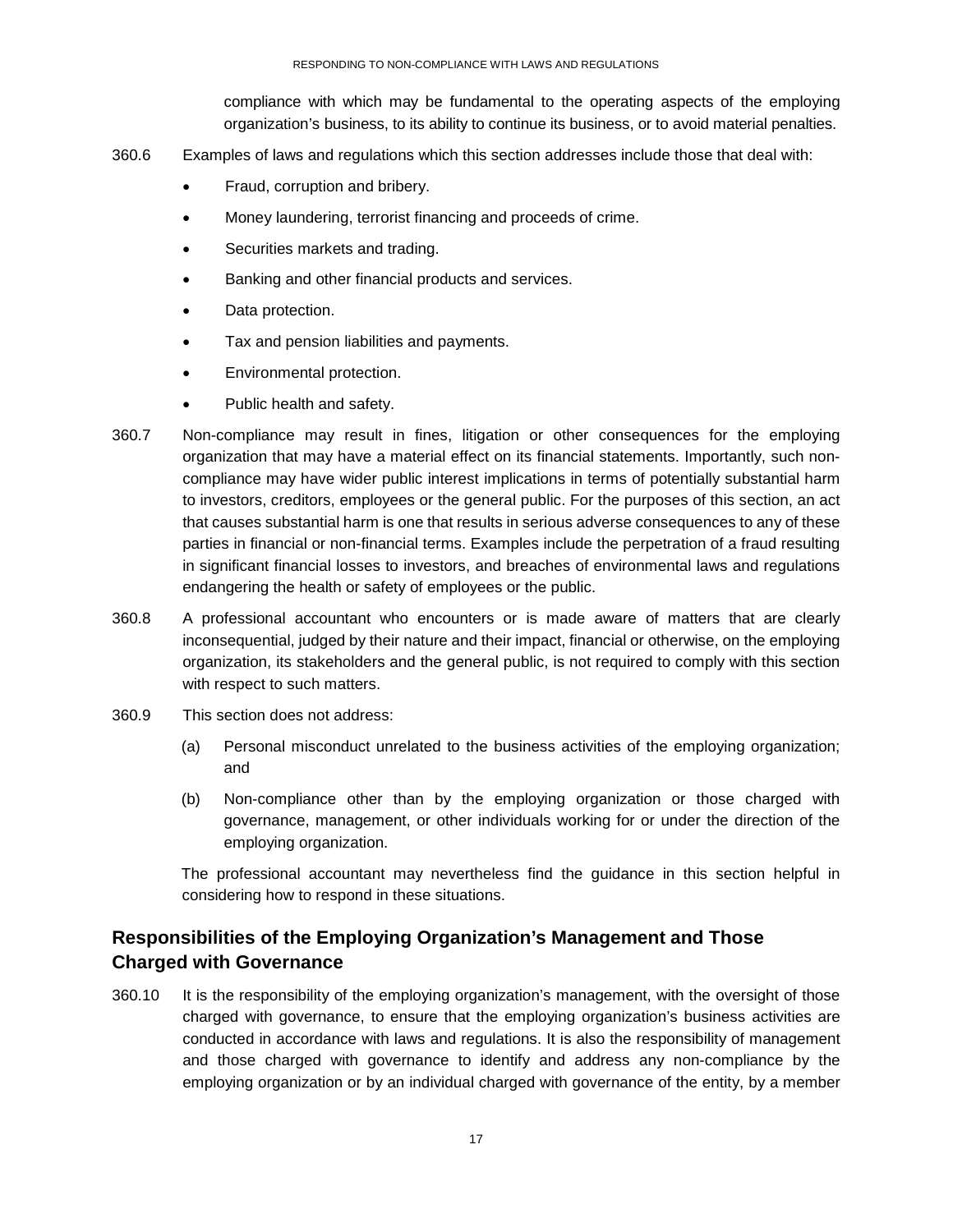of management, or by other individuals working for or under the direction of the employing organization.

## **Responsibilities of Professional Accountants in Business**

- 360.11 Many employing organizations have established protocols and procedures (for example, an ethics policy or internal whistle-blowing mechanism) regarding how non-compliance or suspected non-compliance by the employing organization should be raised internally. Such protocols and procedures may allow for matters to be reported anonymously through designated channels. If these protocols and procedures exist within the professional accountant's employing organization, the professional accountant shall consider them in determining how to respond to such non-compliance.
- 360.12 Where a professional accountant becomes aware of a matter to which this section applies, the steps that the professional accountant takes to comply with this section shall be taken on a timely basis, having regard to the professional accountant's understanding of the nature of the matter and the potential harm to the interests of the employing organization, investors, creditors, employees or the general public.

#### **Responsibilities of Senior Professional Accountants in Business**

360.13 Senior professional accountants in business ("senior professional accountants") are directors, officers or senior employees able to exert significant influence over, and make decisions regarding, the acquisition, deployment and control of the employing organization's human, financial, technological, physical and intangible resources. Because of their roles, positions and spheres of influence within the employing organization, there is a greater expectation for them to take whatever action is appropriate in the public interest to respond to non-compliance or suspected non-compliance than other professional accountants within the employing organization.

#### *Obtaining an Understanding of the Matter*

- 360.14 If, in the course of carrying out professional activities, a senior professional accountant becomes aware of information concerning an instance of non-compliance or suspected non-compliance, the professional accountant shall obtain an understanding of the matter, including:
	- (a) The nature of the act and the circumstances in which it has occurred or may occur;
	- (b) The application of the relevant laws and regulations to the circumstances; and
	- (c) The potential consequences to the employing organization, investors, creditors, employees or the wider public.
- 360.15 A senior professional accountant is expected to apply knowledge, professional judgment and expertise, but is not expected to have a level of understanding of laws and regulations beyond that which is required for the professional accountant's role within the employing organization. Whether an act constitutes non-compliance is ultimately a matter to be determined by a court or other appropriate adjudicative body. Depending on the nature and significance of the matter, the professional accountant may cause, or take appropriate steps to cause, the matter to be investigated internally. The professional accountant may also consult on a confidential basis with others within the employing organization or a professional body, or with legal counsel.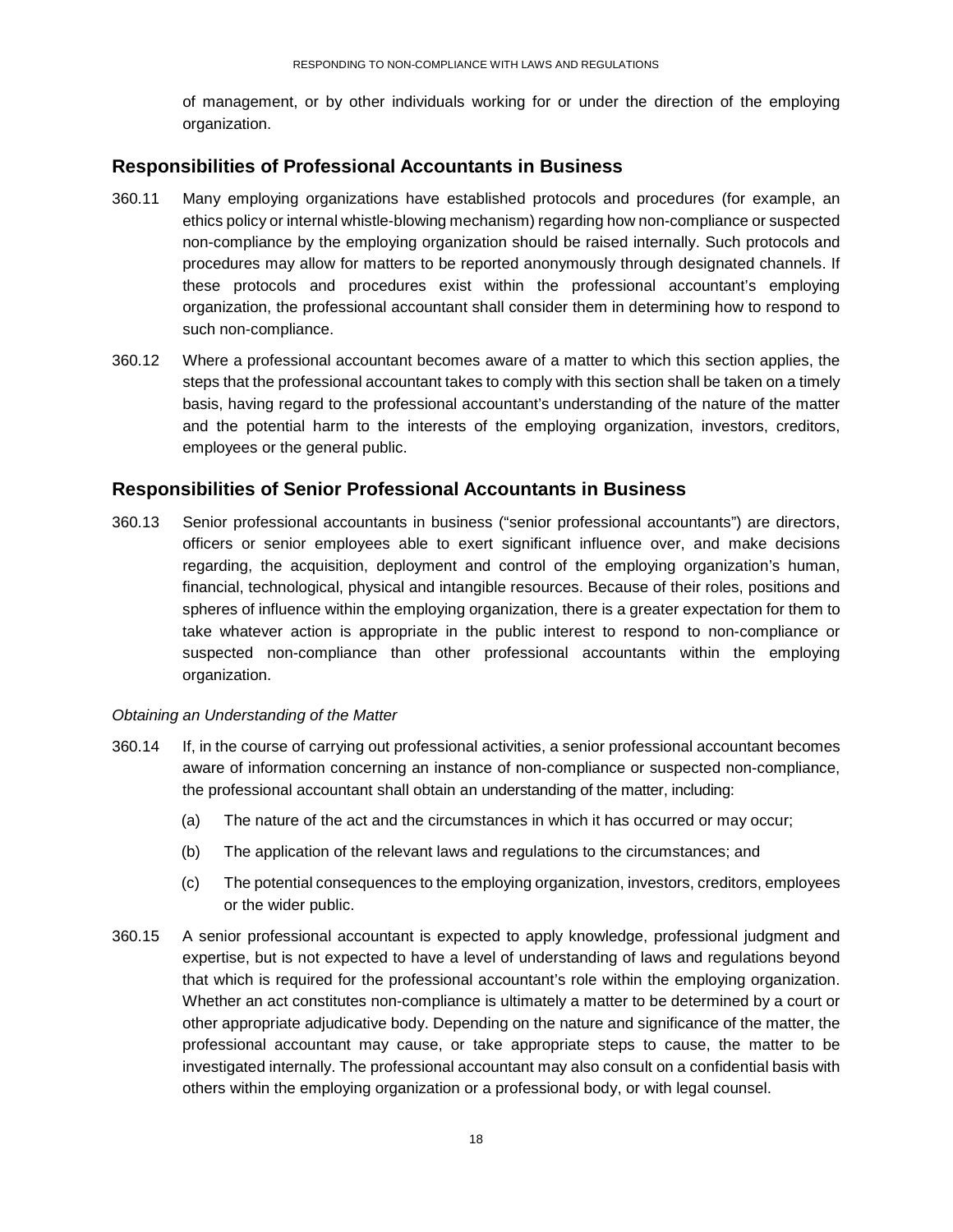#### *Addressing the Matter*

- 360.16 If the senior professional accountant identifies or suspects that non-compliance has occurred or may occur, the professional accountant shall, subject to paragraph 360.11, discuss the matter with the professional accountant's immediate superior, if any, to enable a determination to be made as to how the matter should be addressed. If the professional accountant's immediate superior appears to be involved in the matter, the professional accountant shall discuss the matter with the next higher level of authority within the employing organization.
- 360.17 The senior professional accountant shall also take appropriate steps to:
	- (a) Have the matter communicated to those charged with governance to obtain their concurrence regarding appropriate actions to take to respond to the matter and to enable them to fulfill their responsibilities;
	- (b) Comply with applicable laws and regulations, including legal or regulatory provisions governing the reporting of non-compliance or suspected non-compliance to an appropriate authority;
	- (c) Have the consequences of the non-compliance or suspected non-compliance rectified, remediated or mitigated;
	- (d) Reduce the risk of re-occurrence; and
	- (e) Seek to deter the commission of the non-compliance if it has not yet occurred.
- 360.18 In addition to responding to the matter in accordance with the provisions of this section, the senior professional accountant shall determine whether disclosure of the matter to the employing organization's external auditor, if any, is needed pursuant to the professional accountant's duty or legal obligation to provide all information necessary to enable the auditor to perform the audit.

#### *Determining Whether Further Action Is Needed*

- 360.19 The senior professional accountant shall assess the appropriateness of the response of the professional accountant's superiors, if any, and those charged with governance.
- 360.20 Relevant factors to consider in assessing the appropriateness of the response of the senior professional accountant's superiors, if any, and those charged with governance include whether:
	- The response is timely.
	- They have taken or authorized appropriate action to seek to rectify, remediate or mitigate the consequences of the non-compliance, or to avert the non-compliance if it has not yet occurred.
	- The matter has been disclosed to an appropriate authority where appropriate and, if so, whether the disclosure appears adequate.
- 360.21 In light of the response of the senior professional accountant's superiors, if any, and those charged with governance, the professional accountant shall determine if further action is needed in the public interest.
- 360.22 The determination of whether further action is needed, and the nature and extent of it, will depend on various factors, including:
	- The legal and regulatory framework.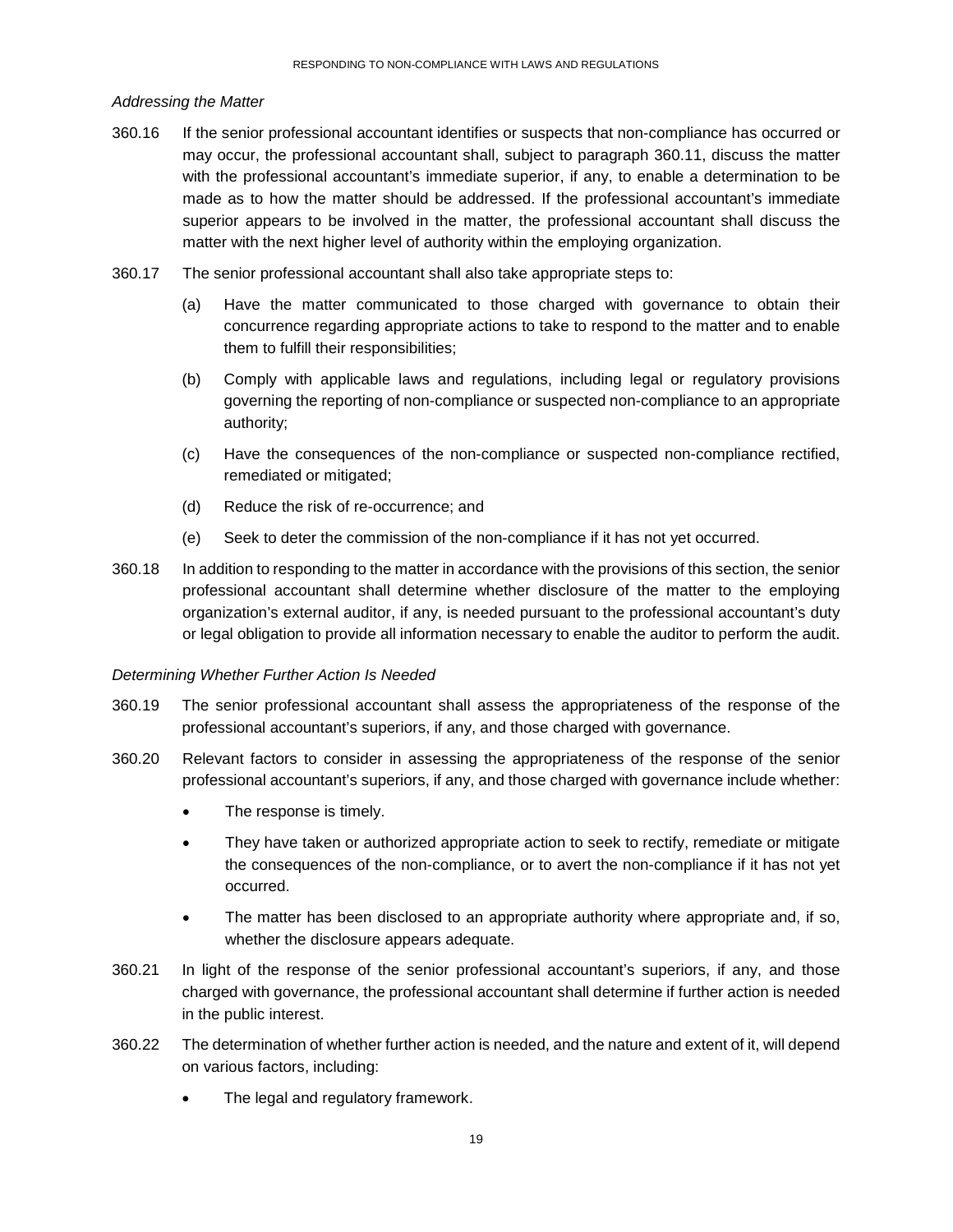- The urgency of the matter.
- The pervasiveness of the matter throughout the employing organization.
- Whether the senior professional accountant continues to have confidence in the integrity of the professional accountant's superiors and those charged with governance.
- Whether the non-compliance or suspected non-compliance is likely to recur.
- Whether there is credible evidence of actual or potential substantial harm to the interests of the employing organization, investors, creditors, employees or the general public.
- 360.23 Examples of circumstances that may cause the senior professional accountant no longer to have confidence in the integrity of the professional accountant's superiors and those charged with governance include situations where:
	- The professional accountant suspects or has evidence of their involvement or intended involvement in any non-compliance.
	- Contrary to legal or regulatory requirements, they have not reported the matter, or authorized the matter to be reported, to an appropriate authority within a reasonable period.
- 360.24 In determining the need for, and nature and extent of any further action needed, the senior professional accountant shall exercise professional judgment and take into account whether a reasonable and informed third party, weighing all the specific facts and circumstances available to the professional accountant at the time, would be likely to conclude that the professional accountant has acted appropriately in the public interest.
- 360.25 Further action by the professional accountant may include:
	- Informing the management of the parent entity of the matter if the employing organization is a member of a group.
	- Disclosing the matter to an appropriate authority even when there is no legal or regulatory requirement to do so.
	- Resigning from the employing organization.
- 360.26 Where the senior professional accountant determines that resigning from the employing organization would be appropriate, doing so would not be a substitute for taking other actions that may be needed to achieve the professional accountant's objectives under this section. In some jurisdictions, however, there may be limitations as to the further actions available to the professional accountant and resignation may be the only available course of action.
- 360.27 As consideration of the matter may involve complex analysis and judgments, the senior professional accountant may consider consulting internally, obtaining legal advice to understand the professional accountant's options and the professional or legal implications of taking any particular course of action, or consulting on a confidential basis with a regulator or professional body.

#### Determining Whether to Disclose the Matter to an Appropriate Authority

360.28 Disclosure of the matter to an appropriate authority would be precluded if doing so would be contrary to law or regulation. Otherwise, the purpose of making disclosure is to enable an appropriate authority to cause the matter to be investigated and action to be taken in the public interest.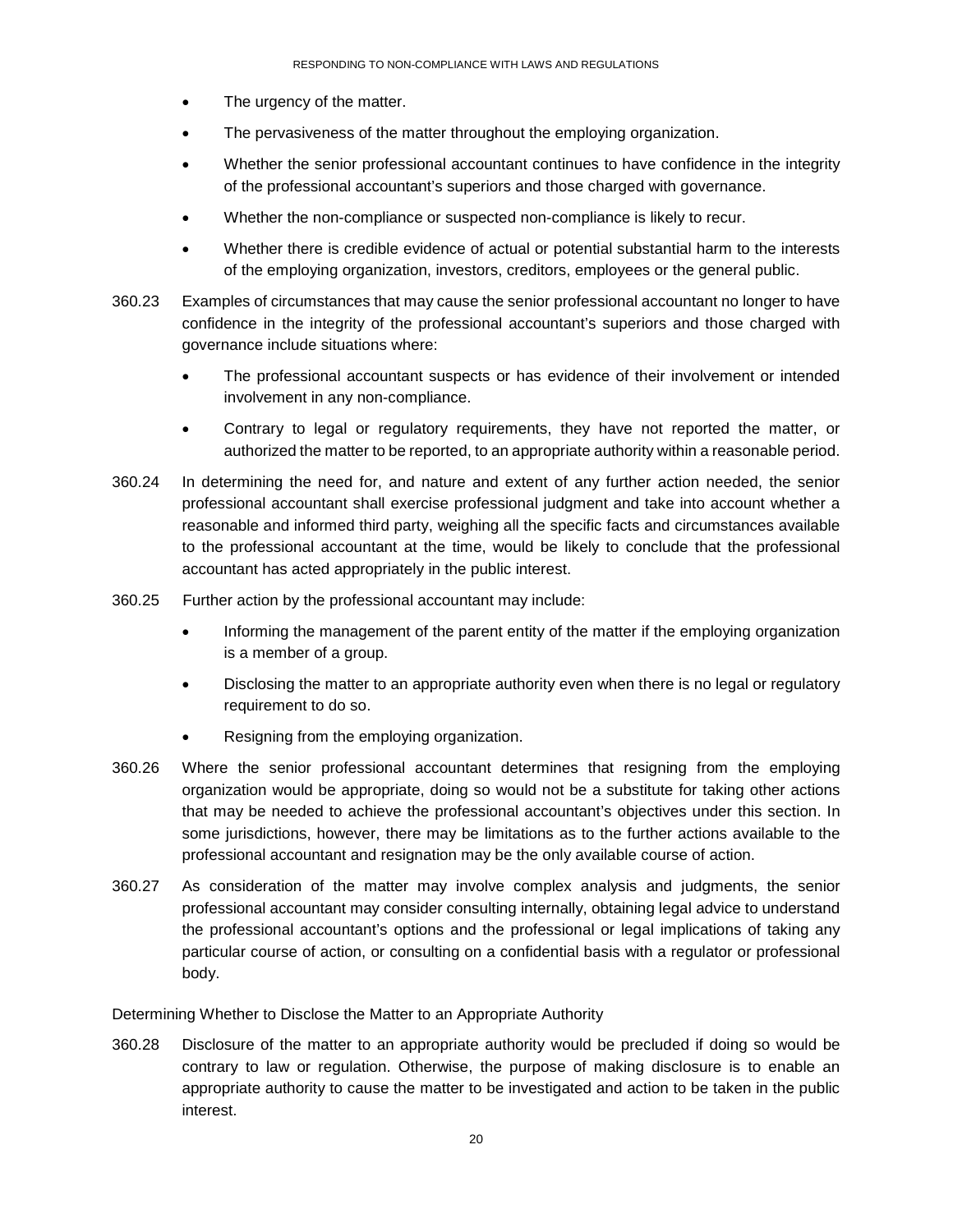- 360.29 The determination of whether to make such a disclosure depends in particular on the nature and extent of the actual or potential harm that is or may be caused by the matter to investors, creditors, employees or the general public. For example, the senior professional accountant may determine that disclosure of the matter to an appropriate authority is an appropriate course of action if:
	- The employing organization is engaged in bribery (for example, of local or foreign government officials for purposes of securing large contracts).
	- The employing organization is a regulated entity and the matter is of such significance as to threaten its license to operate.
	- The employing organization is listed on a securities exchange and the matter could result in adverse consequences to the fair and orderly market in the employing organization's securities or pose a systemic risk to the financial markets.
	- Products that are harmful to public health or safety would likely be sold by the employing organization.
	- The employing organization is promoting a scheme to its clients to assist them in evading taxes.

The determination of whether to make such a disclosure will also depend on external factors such as:

- Whether there is an appropriate authority that is able to receive the information, and cause the matter to be investigated and action to be taken. The appropriate authority will depend upon the nature of the matter, for example, a securities regulator in the case of fraudulent financial reporting or an environmental protection agency in the case of a breach of environmental laws and regulations.
- Whether there exists robust and credible protection from civil, criminal or professional liability or retaliation afforded by legislation or regulation, such as under whistle-blowing legislation or regulation.
- Whether there are actual or potential threats to the physical safety of the professional accountant or other individuals.
- 360.30 If the senior professional accountant determines that disclosure of the matter to an appropriate authority is an appropriate course of action in the circumstances, this will not be considered a breach of the duty of confidentiality under Section 140 of this Code. When making such disclosure, the professional accountant shall act in good faith and exercise caution when making statements and assertions.
- 360.31 In exceptional circumstances, the senior professional accountant may become aware of actual or intended conduct that the professional accountant has reason to believe would constitute an imminent breach of a law or regulation that would cause substantial harm to investors, creditors, employees or the general public. Having considered whether it would be appropriate to discuss the matter with management or those charged with governance of the entity, the professional accountant shall exercise professional judgment and may immediately disclose the matter to an appropriate authority in order to prevent or mitigate the consequences of such imminent breach of law or regulation. Such disclosure will not be considered a breach of the duty of confidentiality under Section 140 of this Code.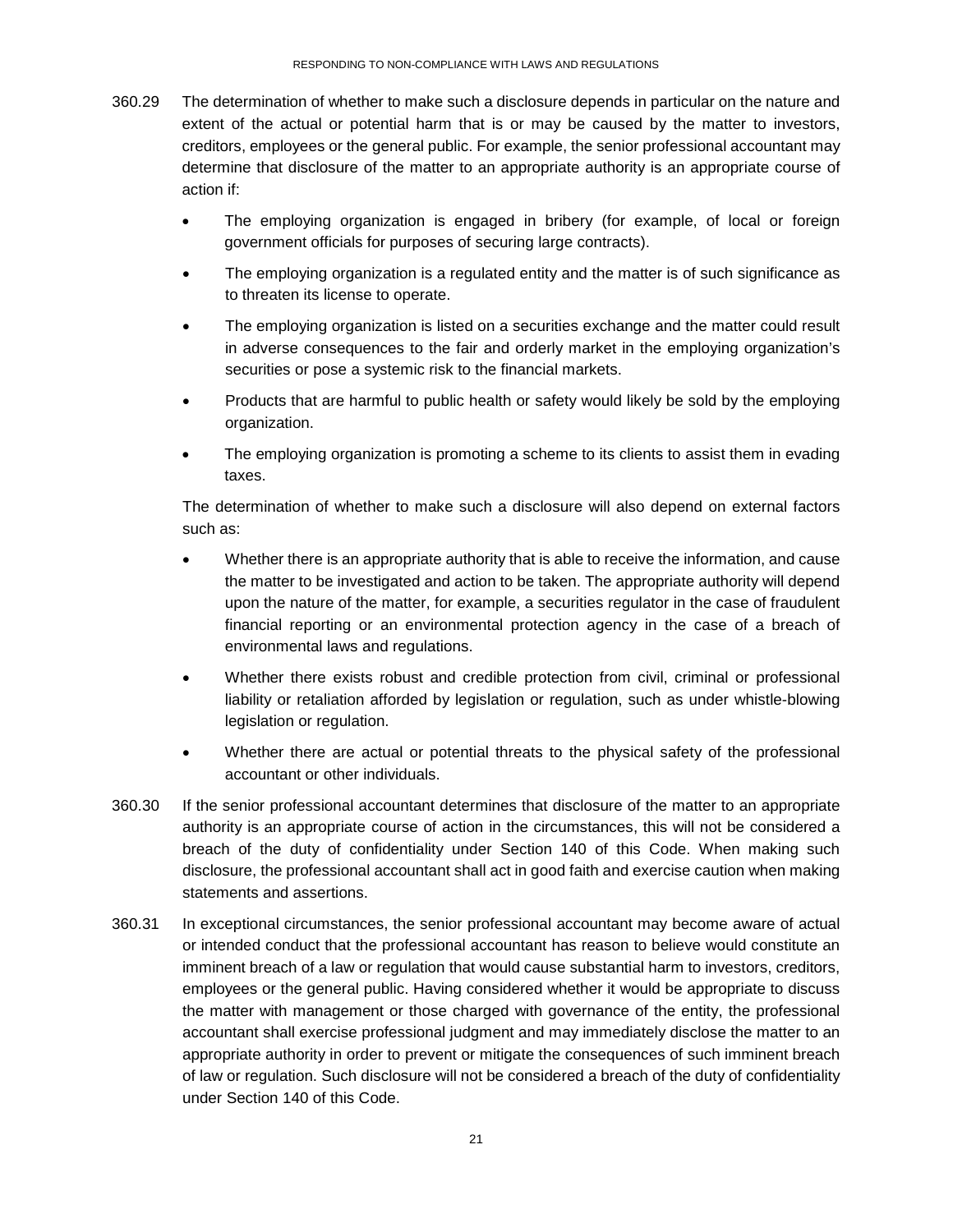#### *Documentation*

- 360.32 In relation to an identified or suspected act of non-compliance that falls within the scope of this section, the senior professional accountant is encouraged to have the following matters documented:
	- The matter.
	- The results of discussions with the professional accountant's superiors, if any, and those charged with governance and other parties.
	- How the professional accountant's superiors, if any, and those charged with governance have responded to the matter.
	- The courses of action the professional accountant considered, the judgments made and the decisions that were taken.
	- How the professional accountant is satisfied that the professional accountant has fulfilled the responsibility set out in paragraph 360.21.

## **Responsibilities of Professional Accountants Other than Senior Professional Accountants in Business**

- 360.33 If, in the course of carrying out professional activities, a professional accountant becomes aware of information concerning an instance of non-compliance or suspected non-compliance, the professional accountant shall seek to obtain an understanding of the matter, including the nature of the act and the circumstances in which it has occurred or may occur.
- 360.34 The professional accountant is expected to apply knowledge, professional judgment and expertise, but is not expected to have a level of understanding of laws and regulations beyond that which is required for the professional accountant's role within the employing organization. Whether an act constitutes non-compliance is ultimately a matter to be determined by a court or other appropriate adjudicative body. Depending on the nature and significance of the matter, the professional accountant may consult on a confidential basis with others within the employing organization or a professional body, or with legal counsel.
- 360.35 If the professional accountant identifies or suspects that non-compliance has occurred or may occur, the professional accountant shall, subject to paragraph 360.11, inform an immediate superior to enable the superior to take appropriate action. If the professional accountant's immediate superior appears to be involved in the matter, the professional accountant shall inform the next higher level of authority within the employing organization.
- 360.36 In exceptional circumstances, the professional accountant may decide that disclosure of the matter to an appropriate authority is an appropriate course of action. If the professional accountant does so pursuant to paragraph 360.29, this will not be considered a breach of the duty of confidentiality under Section 140 of this Code. When making such disclosure, the professional accountant shall act in good faith and exercise caution when making statements and assertions.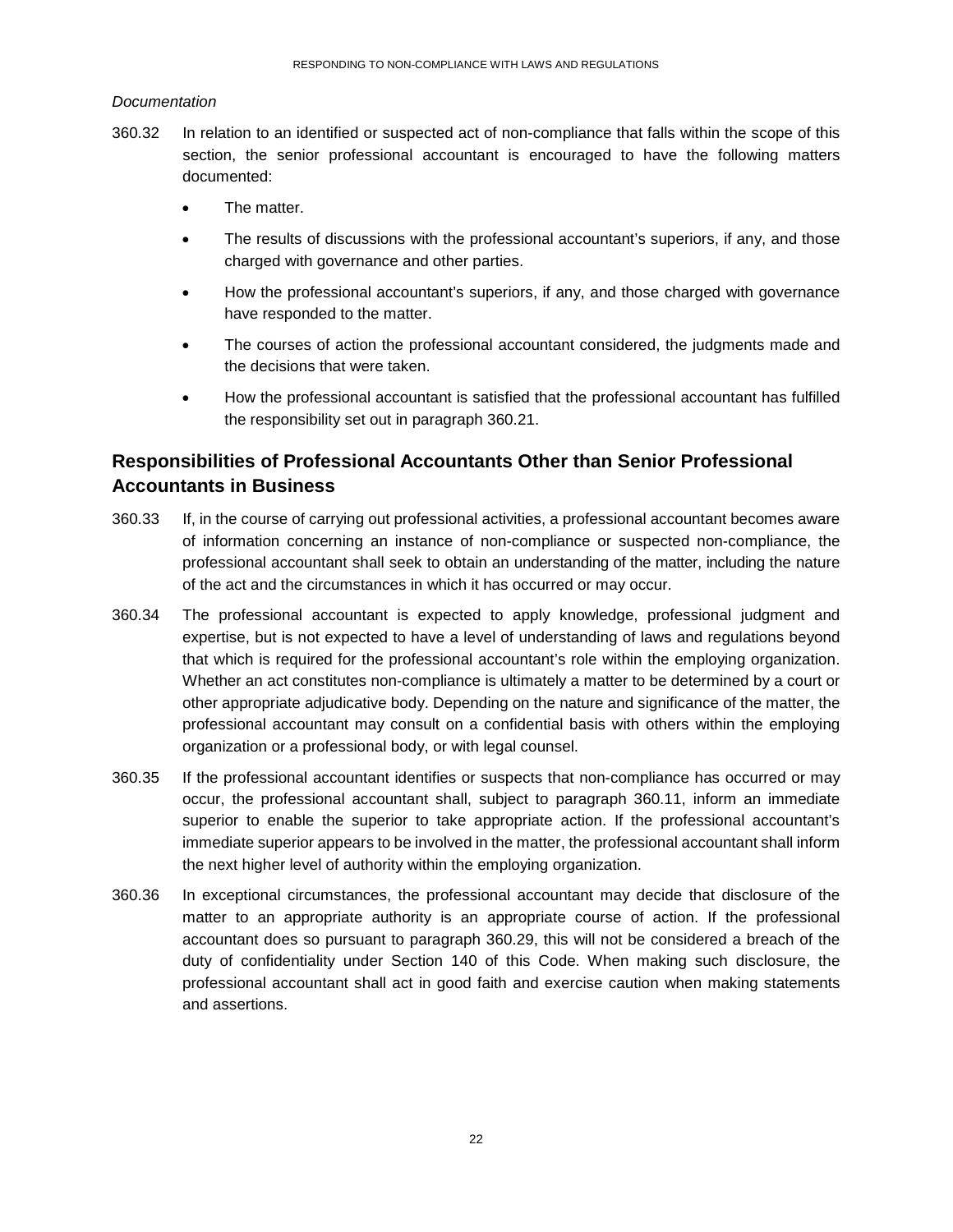## **Documentation**

- 360.37 In relation to an identified or suspected act of non-compliance that falls within the scope of this section, the professional accountant is encouraged to have the following matters documented:
	- The matter.
	- The results of discussions with the professional accountant's superior, management and, where applicable, those charged with governance and other parties.
	- How the professional accountant's superior has responded to the matter.
	- The courses of action the professional accountant considered, the judgments made and the decisions that were taken.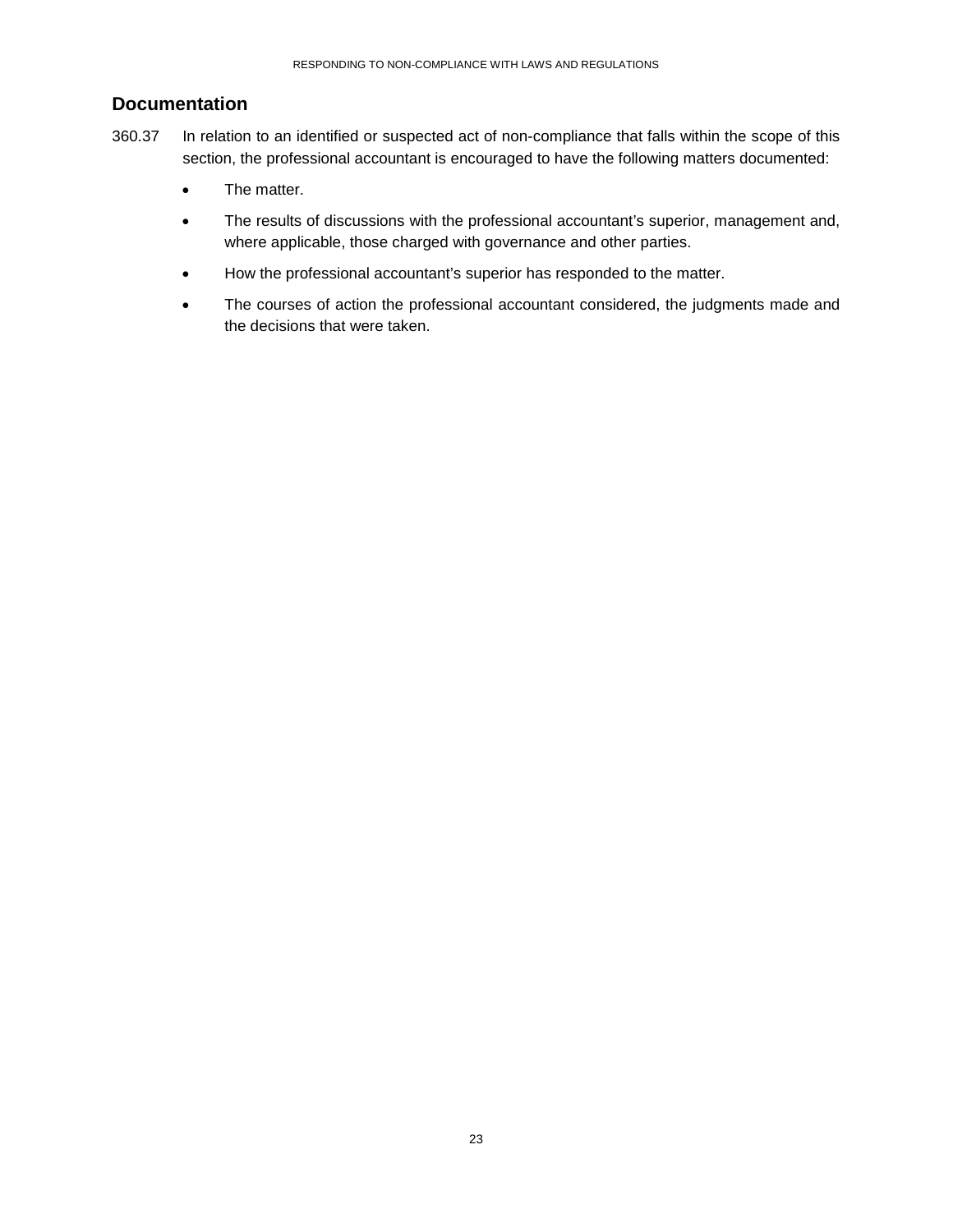## **CONSEQUENTIAL AND CONFORMING CHANGES TO OTHER SECTIONS OF THE CODE (MARK-UP FROM EXTANT CODE)**

#### <span id="page-23-1"></span><span id="page-23-0"></span>**SECTION 100**

### **Introduction and Fundamental Principles**

…

#### *Fundamental Principles*

100.5 A professional accountant shall comply with the following fundamental principles:

…

(e) Professional Behavior – to comply with relevant laws and regulations and avoid any action conduct that discredits the profession.

…

#### *Conflicts of Interest*

…

#### Ethical Conflict Resolution

…

- 100.23 If a significant conflict cannot be resolved, a professional accountant may consider obtaining professional advice from the relevant professional body or from legal advisors. The professional accountant generally can obtain guidance on ethical issues without breaching the fundamental principle of confidentiality if the matter is discussed with the relevant professional body on an anonymous basis or with a legal advisor under the protection of legal privilege. Instances in which the professional accountant may consider obtaining legal advice vary. For example, a professional accountant may have encountered a fraud, the reporting of which could breach the professional accountant's responsibility to respect confidentiality. The professional accountant may consider obtaining legal advice in that instance to determine whether there is a requirement to report.
- 100.24 If, after exhausting all relevant possibilities, the ethical conflict remains unresolved, a professional accountant shall, where possible unless prohibited by law, refuse to remain associated with the matter creating the conflict. The professional accountant shall determine whether, in the circumstances, it is appropriate to withdraw from the engagement team or specific assignment, or to resign altogether from the engagement, the firm or the employing organization.

#### *Communicating with Those Charged with Governance*

100.25 When communicating with those charged with governance in accordance with the provisions of this Code, the professional accountant or firm shall determine, having regard to the nature and importance of the particular circumstances and matter to be communicated, the appropriate person(s) within the entity's governance structure with whom to communicate. If the professional accountant or firm communicates with a subgroup of those charged with governance, for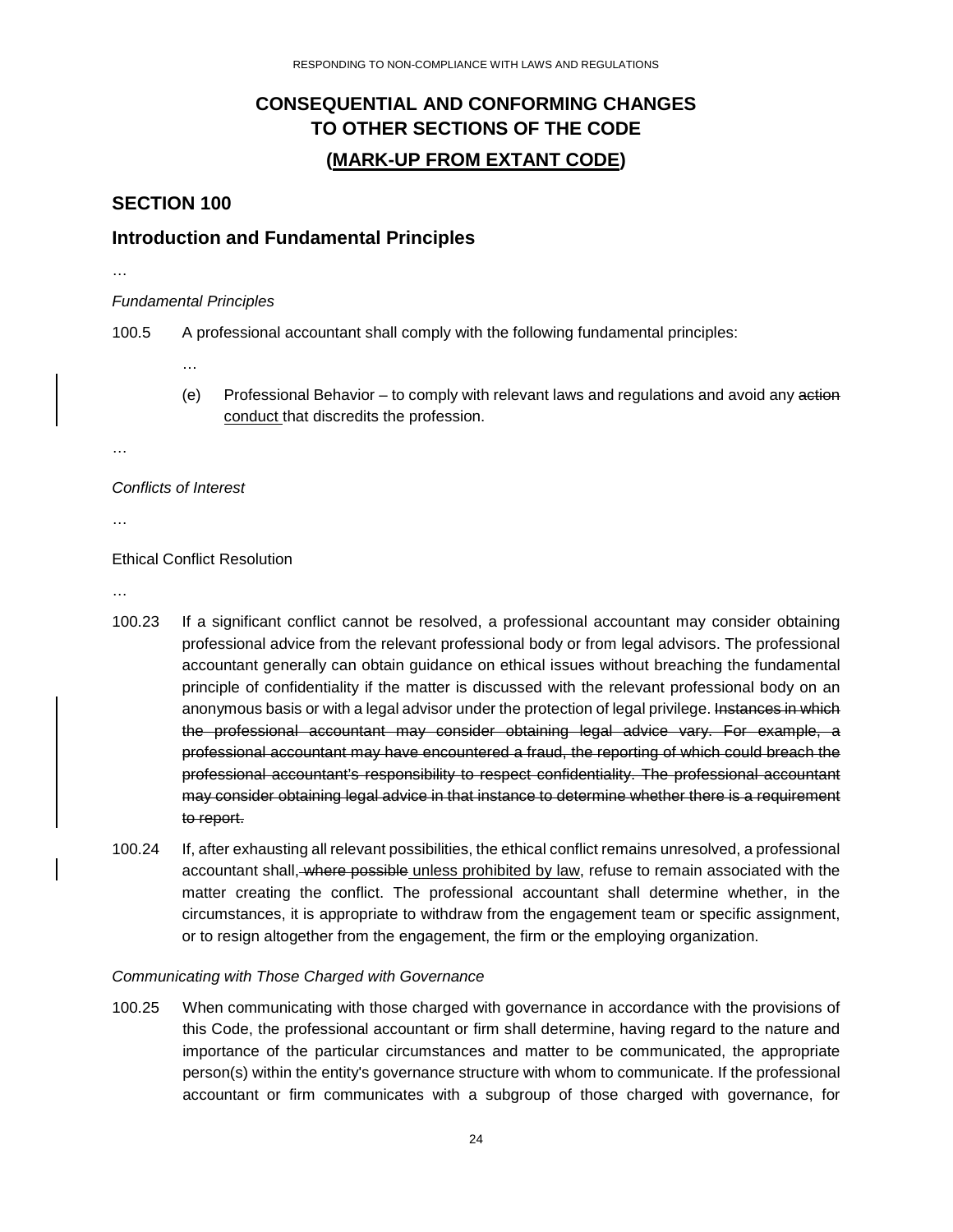example, an audit committee or an individual, the professional accountant or firm shall determine whether communication with all of those charged with governance is also necessary so that they are adequately informed.

100.26 In some cases, all of those charged with governance are involved in managing the entity, for example, a small business where a single owner manages the entity and no one else has a governance role. In these cases, if matters are communicated with person(s) with management responsibilities, and those person(s) also have governance responsibilities, the matters need not be communicated again with those same person(s) in their governance role. The professional accountant or firm shall nonetheless be satisfied that communication with person(s) with management responsibilities adequately informs all of those with whom the professional accountant or firm would otherwise communicate in their governance capacity.

## <span id="page-24-0"></span>**SECTION 140**

#### **Confidentiality**

…

- 140.7 As a fundamental principle, confidentiality serves the public interest because it facilitates the free flow of information from the professional accountant's client or employing organization to the professional accountant. Nevertheless, Tthe following are circumstances where professional accountants are or may be required to disclose confidential information or when such disclosure may be appropriate:
	- (a) Disclosure is permitted by law and is authorized by the client or the employer;
	- (b) Disclosure is required by law, for example:
		- (i) Production of documents or other provision of evidence in the course of legal proceedings; or
		- (ii) Disclosure to the appropriate public authorities of infringements of the law that come to light; and
	- (c) There is a professional duty or right to disclose, when not prohibited by law:
		- (i) To comply with the quality review of a member body or professional body;
		- (ii) To respond to an inquiry or investigation by a member body or regulatory body;
		- (iii) To protect the professional interests of a professional accountant in legal proceedings; or
		- (iv) To comply with technical and professional standards, and including ethicals requirements.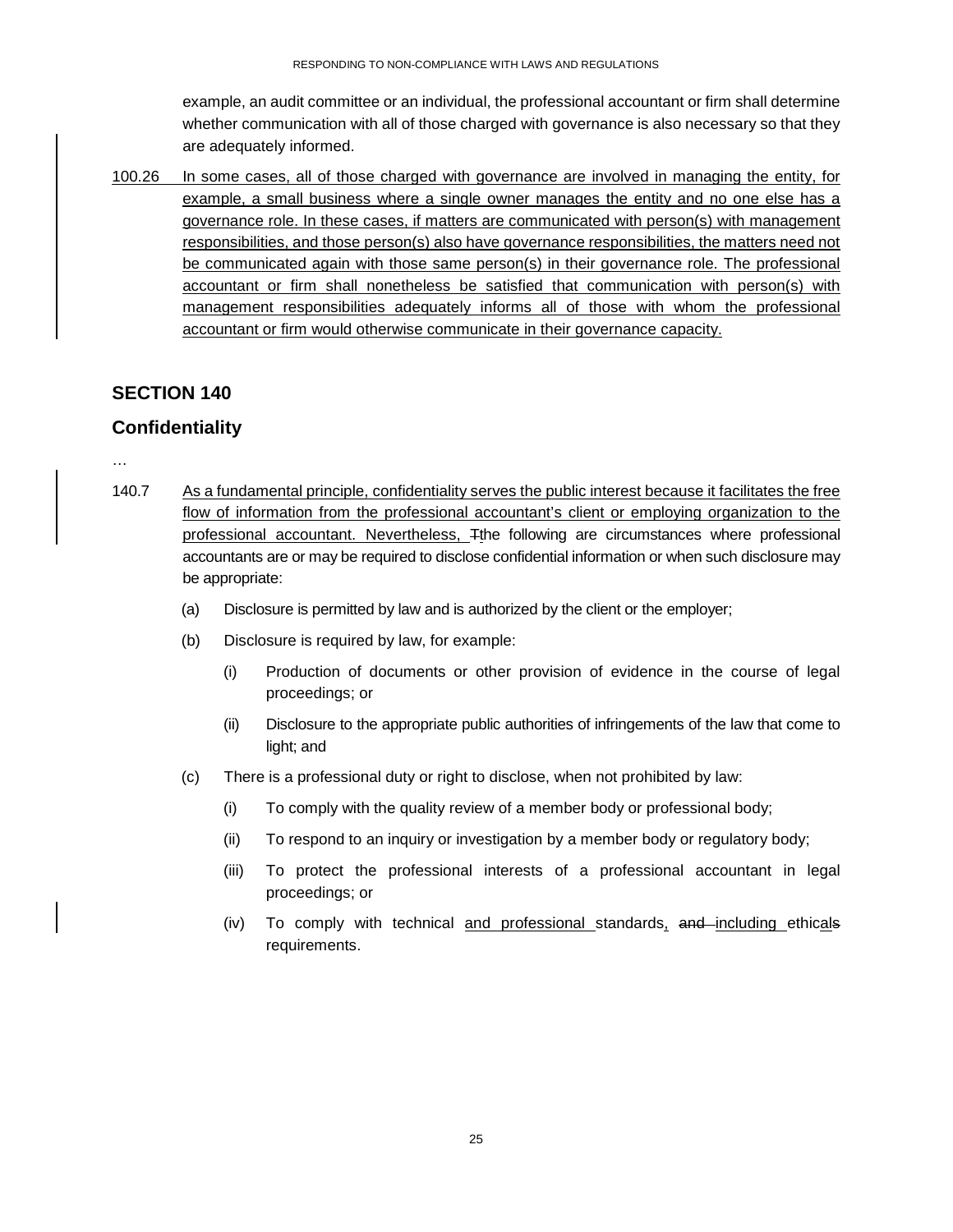### <span id="page-25-0"></span>**SECTION 150**

#### **Professional Behavior**

150.1 The principle of professional behavior imposes an obligation on all professional accountants to comply with relevant laws and regulations and avoid any action-conduct that the professional accountant knows or should know may discredit the profession. This includes actions-conduct that a reasonable and informed third party, weighing all the specific facts and circumstances available to the professional accountant at that time, would be likely to conclude adversely affects the good reputation of the profession.

…

## <span id="page-25-1"></span>**SECTION 210**

#### **Professional Appointment**

#### *Client Acceptance and Continuance*

- 210.1 Before accepting a new client relationship, a professional accountant in public practice shall determine whether acceptance would create any threats to compliance with the fundamental principles. Potential threats to integrity or professional behavior may be created from, for example, questionable issues associated with the client (its owners, management or activities). 210.2 Client issues that, if known, could threaten compliance with the fundamental principles. These include, for example, client involvement in illegal activities (such as money laundering), dishonesty, or questionable financial reporting practices or other unethical behavior.
- 210.23 A professional accountant in public practice shall evaluate the significance of any threats and apply safeguards when necessary to eliminate them or reduce them to an acceptable level.

Examples of such safeguards include:

- Obtaining knowledge and understanding of the client, its owners, managers and those responsible for its governance and business activities; or
- Securing the client's commitment to address the questionable issues, for example, through improveing corporate governance practices or internal controls.
- 210.34 Where it is not possible to reduce the threats to an acceptable level, the professional accountant in public practice shall decline to enter into the client relationship.
- 210.45 It is recommended that a professional accountant in public practice periodically review acceptance decisions for recurring client engagements. Potential threats to compliance with the fundamental principles may have been created after acceptance that would have caused the professional accountant to decline the engagement had that information been available earlier. A professional accountant in public practice shall, therefore, periodically review whether to continue with a recurring client engagement. For example, a threat to compliance with the fundamental principles may be created by a client's unethical behavior such as improper earnings management or balance sheet valuations. If a professional accountant in public practice identifies a threat to compliance with the fundamental principles, the professional accountant shall evaluate the significance of the threats and apply safeguards when necessary to eliminate the threat or reduce it to an acceptable level. Where it is not possible to reduce the threat to an acceptable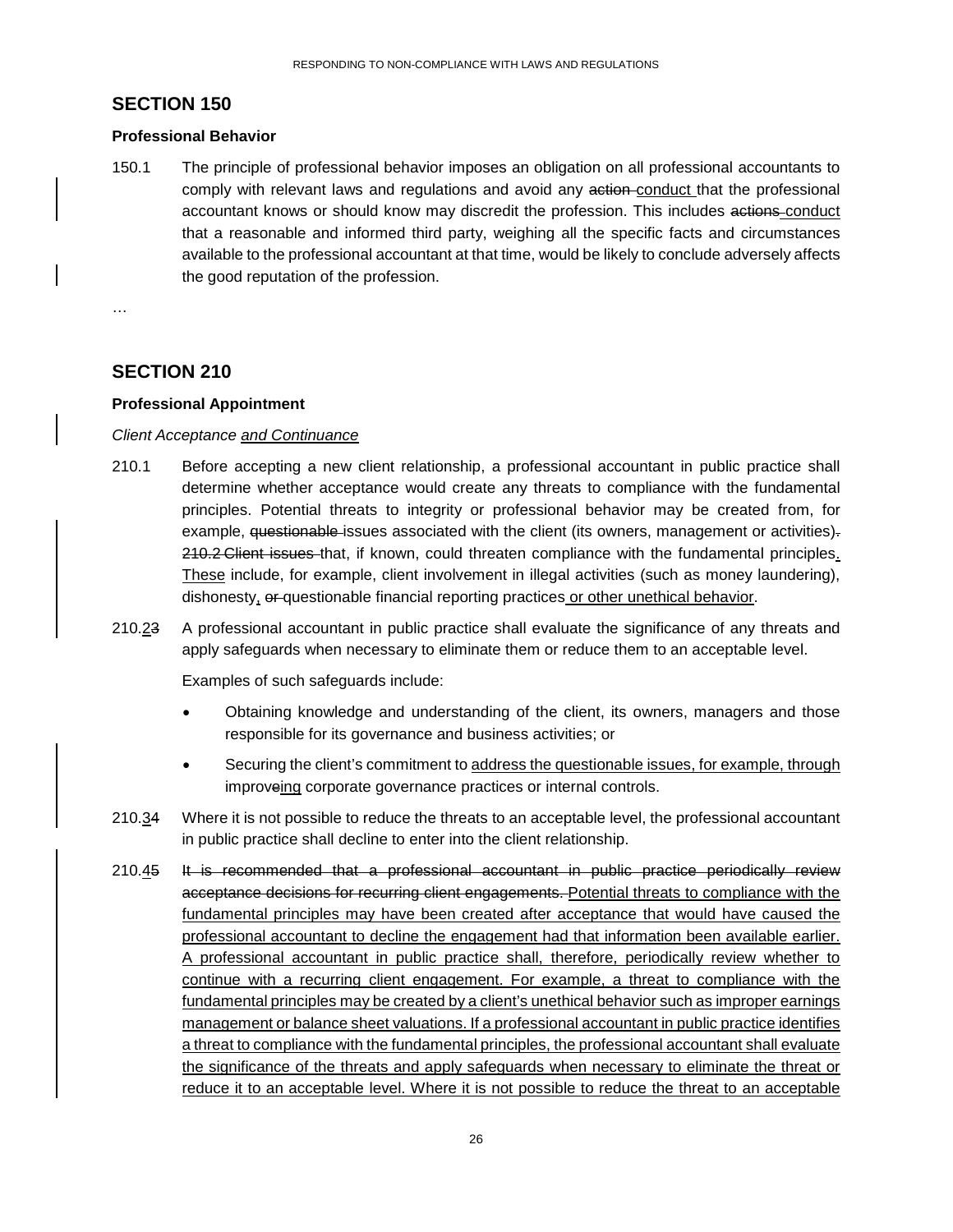level, the professional accountant in public practice shall consider terminating the client relationship where termination is not prohibited by law or regulation.

#### *Engagement Acceptance*

- 210.56 The fundamental principle of professional competence and due care imposes an obligation on a professional accountant in public practice to provide only those services that the professional accountant in public practice is competent to perform. Before accepting a specific client engagement, a professional accountant in public practice shall determine whether acceptance would create any threats to compliance with the fundamental principles. For example, a selfinterest threat to professional competence and due care is created if the engagement team does not possess, or cannot acquire, the competencies necessary to properly carry out the engagement.
- 210.67 A professional accountant in public practice shall evaluate the significance of threats and apply safeguards, when necessary, to eliminate them or reduce them to an acceptable level. Examples of such safeguards include:
	- Acquiring an appropriate understanding of the nature of the client's business, the complexity of its operations, the specific requirements of the engagement and the purpose, nature and scope of the work to be performed.
	- Acquiring knowledge of relevant industries or subject matters.
	- Possessing or obtaining experience with relevant regulatory or reporting requirements.
	- Assigning sufficient staff with the necessary competencies.
	- Using experts where necessary.
	- Agreeing on a realistic time frame for the performance of the engagement.
	- Complying with quality control policies and procedures designed to provide reasonable assurance that specific engagements are accepted only when they can be performed competently.
- 210.78 When a professional accountant in public practice intends to rely on the advice or work of an expert, the professional accountant in public practice shall determine whether such reliance is warranted. Factors to consider include: reputation, expertise, resources available and applicable professional and ethical standards. Such information may be gained from prior association with the expert or from consulting others.

#### *Changes in a Professional Appointment*

210.89 A professional accountant in public practice who is asked to replace another professional accountant in public practice, or who is considering tendering for an engagement currently held by another professional accountant in public practice, shall determine whether there are any reasons, professional or otherwise, for not accepting the engagement, such as circumstances that create threats to compliance with the fundamental principles that cannot be eliminated or reduced to an acceptable level by the application of safeguards. For example, there may be a threat to professional competence and due care if a professional accountant in public practice accepts the engagement before knowing all the pertinent facts.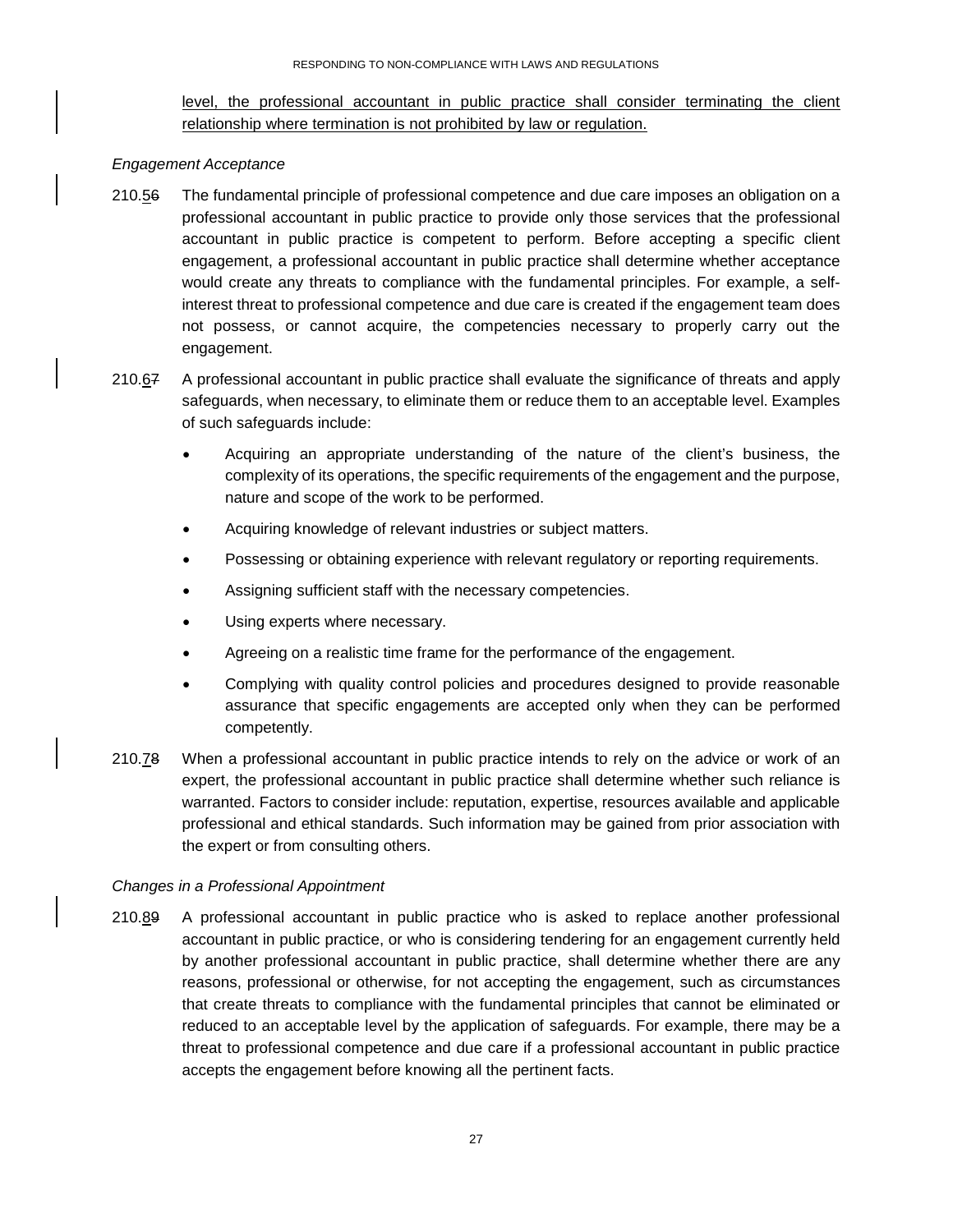- 210.910 A professional accountant in public practice shall evaluate the significance of any threats. Depending on the nature of the engagement, this may require direct communication with the existing accountant to establish the facts and circumstances regarding the proposed change so that the professional accountant in public practice can decide whether it would be appropriate to accept the engagement. For example, the apparent reasons for the change in appointment may not fully reflect the facts and may indicate disagreements with the existing accountant that may influence the decision to accept the appointment. 210.11 Safeguards shall be applied when necessary to eliminate any threats or reduce them to an acceptable level. Examples of such safeguards include:
	- When replying to requests to submit tenders, stating in the tender that, before accepting the engagement, contact with the existing or predecessor accountant will be requested so that inquiries may be made as to whether there are any professional or other reasons why the appointment should not be accepted;
	- Asking the existing predecessor accountant to provide known information on any facts or circumstances that, in the existing predecessor accountant's opinion, the proposed successor accountant needs to be aware of before deciding whether to accept the engagement. For example, the apparent reasons for the change in appointment may not fully reflect the facts and may indicate disagreements with the existing predecessor accountant that may influence the decision to accept the appointment.; or
	- Obtaining necessary information from other sources.
- 210.10 When the threats cannot be eliminated or reduced to an acceptable level through the application of safeguards, a professional accountant in public practice shall, unless there is satisfaction as to necessary facts by other means, decline the engagement.
- 210.112 A professional accountant in public practice may be asked to undertake work that is complementary or additional to the work of the existing accountant. Such circumstances may create threats to professional competence and due care resulting from, for example, a lack of or incomplete information. The significance of any threats shall be evaluated and safeguards applied when necessary to eliminate the threat or reduce it to an acceptable level. An example of such a safeguard is notifying the existing accountant of the proposed work, which would give the existing accountant the opportunity to provide any relevant information needed for the proper conduct of the work.
- 210.123 An existing or predecessor accountant is bound by confidentiality. Whether that professional accountant is permitted or required to discuss the affairs of a client with a proposed accountant will depend on the nature of the engagement and on:
	- (a) Whether the client's permission to do so has been obtained; or
	- (b) The legal or ethical requirements relating to such communications and disclosure, which may vary by jurisdiction.

Circumstances where the professional accountant is or may be required to disclose confidential information or where such disclosure may otherwise be appropriate are set out in Section 140 of Part A of this Code.

210.134 A professional accountant in public practice will generally need to obtain the client's permission, preferably in writing, to initiate discussion with an existing or predecessor accountant. Once that permission is obtained, the existing or predecessor accountant shall comply with relevant legal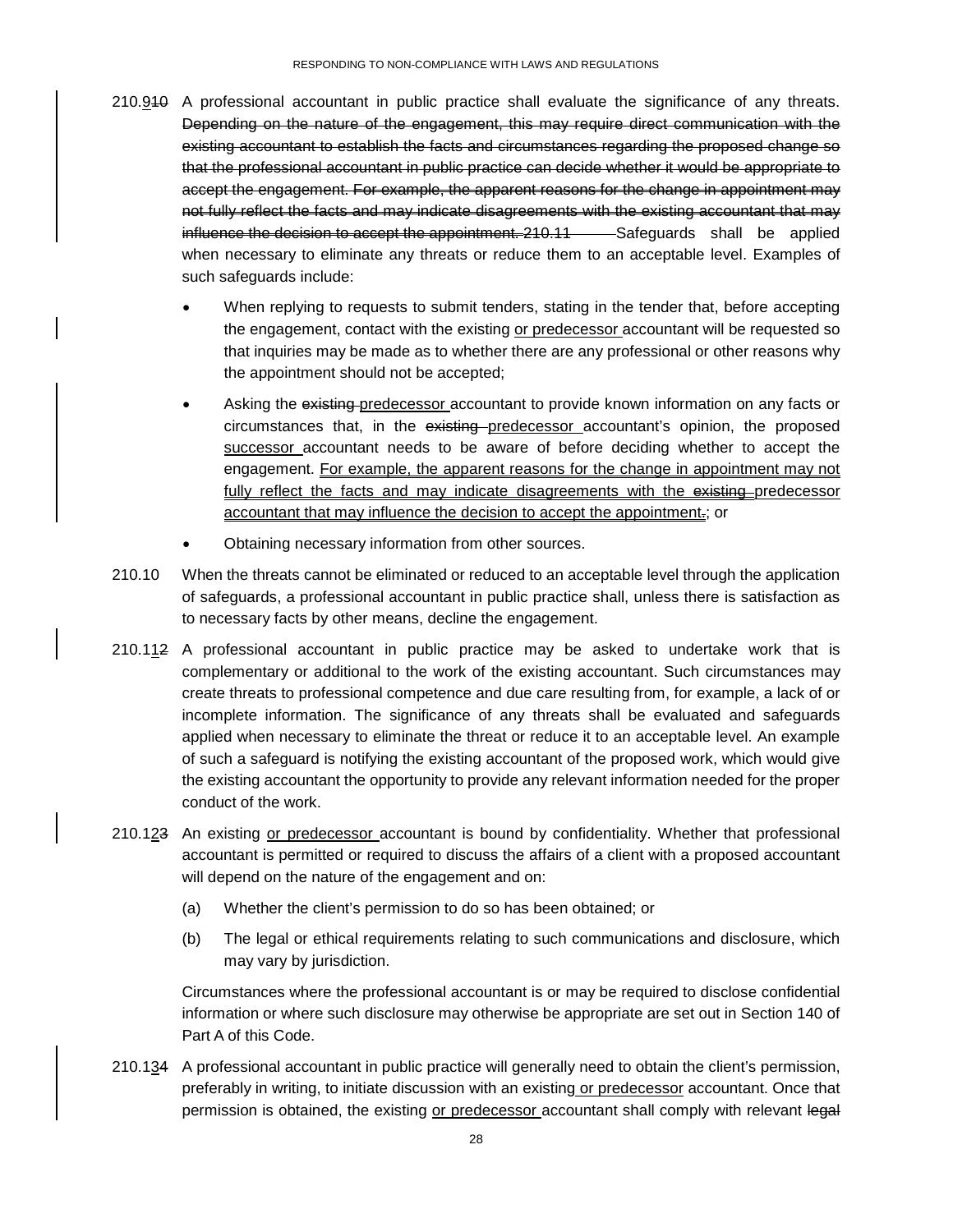laws and other regulations governing such requests. Where the existing or predecessor accountant provides information, it shall be provided honestly and unambiguously. If the proposed accountant is unable to communicate with the existing or predecessor accountant, the proposed accountant shall take reasonable steps to obtain information about any possible threats by other means, such as through inquiries of third parties or background investigations of senior management or those charged with governance of the client.

- 210.14 In the case of an audit of financial statements, a professional accountant shall request the predecessor accountant to provide known information regarding any facts or other information that, in the predecessor accountant's opinion, the proposed successor accountant needs to be aware of before deciding whether to accept the engagement. Except for the circumstances involving identified or suspected non-compliance with laws and regulations set out in paragraph 225.31:
	- (a) If the client consents to the predecessor accountant disclosing any such facts or other information, the predecessor accountant shall provide the information honestly and unambiguously; and
	- (b) If the client fails or refuses to grant the predecessor accountant permission to discuss the client's affairs with the proposed successor accountant, the predecessor accountant shall disclose this fact to the proposed successor accountant, who shall carefully consider such failure or refusal when determining whether or not to accept the appointment.

## <span id="page-28-0"></span>**SECTION 270**

#### **Custody of Client Assets**

………

270.3 As part of client and engagement acceptance procedures for services that may involve the holding of client assets, a professional accountant in public practice shall make appropriate inquiries about the source of such assets and consider legal and regulatory obligations. For example, if the assets were derived from illegal activities, such as money laundering, a threat to compliance with the fundamental principles would be created. In such situations, the professional accountant may consider seeking legal advice shall comply with the provisions of section 225.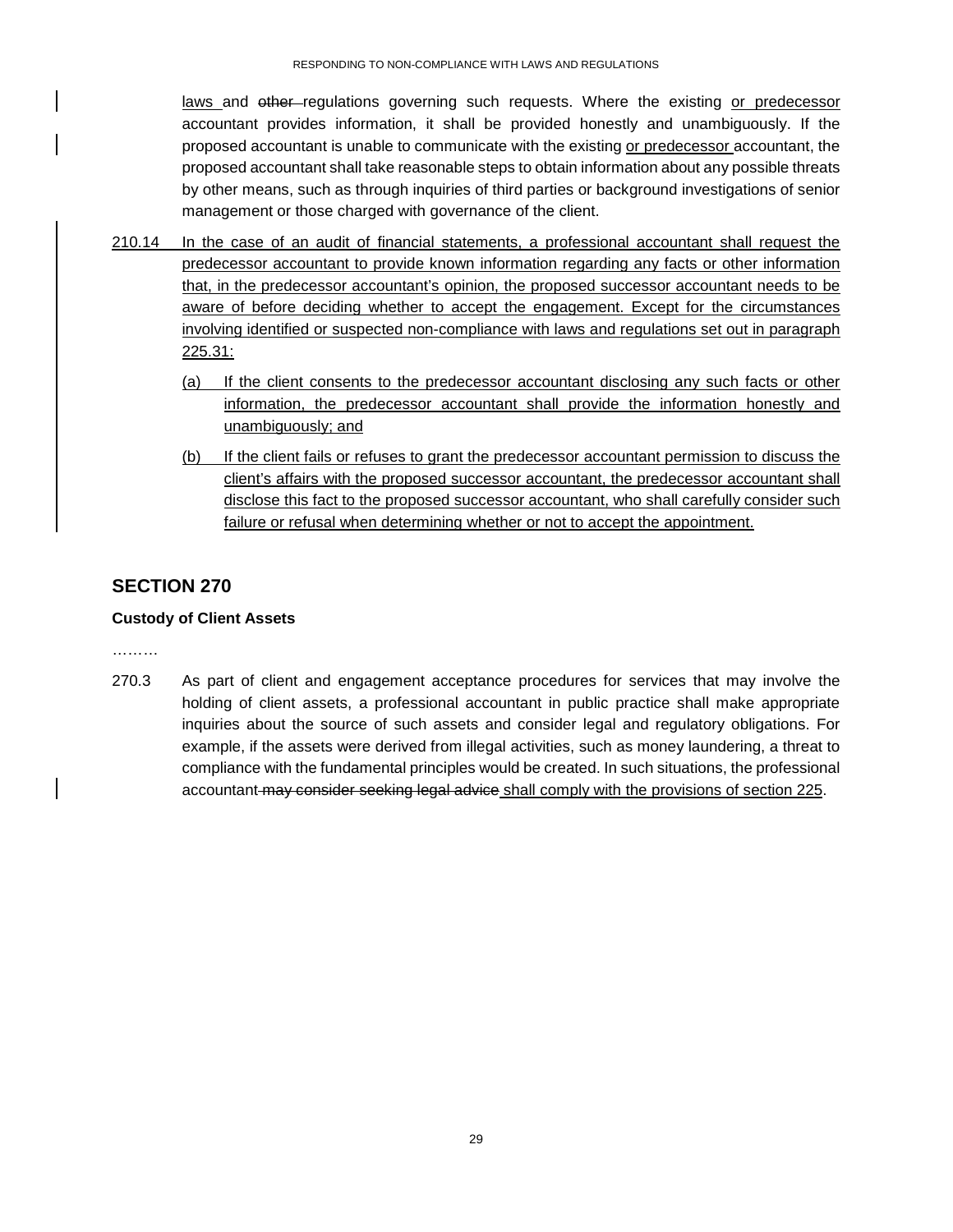## <span id="page-29-0"></span>**Effective Date**

This pronouncement is effective as of July 15, 2017. Early adoption is permitted.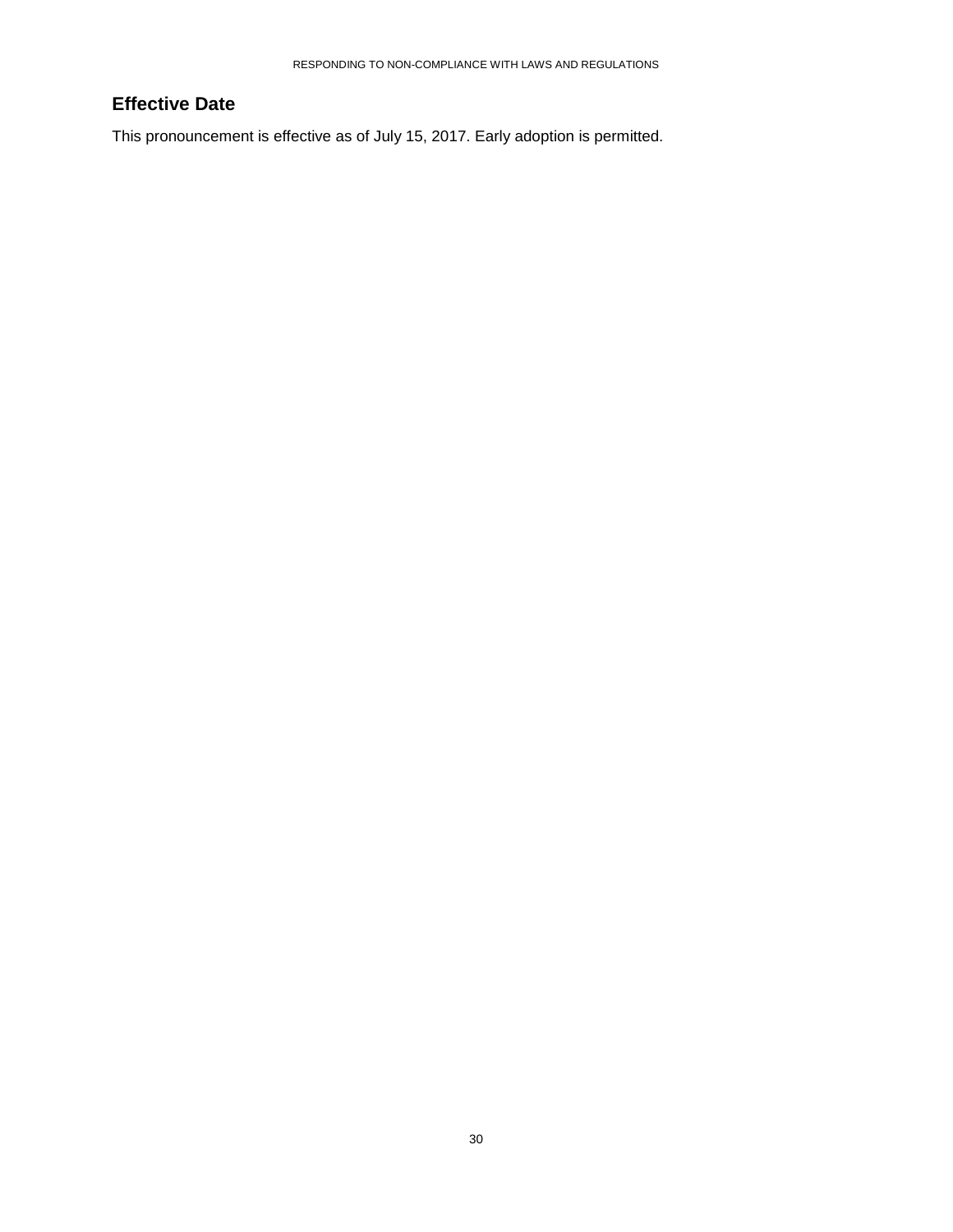<span id="page-30-0"></span>The *Code of Ethics for Professional Accountants*, Exposure Drafts, Consultation Papers, and other IESBA publications are published by, and copyright of, IFAC.

The IESBA and IFAC do not accept responsibility for loss caused to any person who acts or refrains from acting in reliance on the material in this publication, whether such loss is caused by negligence or otherwise.

The 'International Ethics Standards Board for Accountants, '*Code of Ethics for Professional Accountants*', 'International Federation of Accountants', 'IESBA', 'IFAC', the IESBA logo, and IFAC logo are trademarks of IFAC, or registered trademarks and service marks of IFAC in the US and other countries.

Copyright © July 2016 by the International Federation of Accountants (IFAC). All rights reserved. Written permission from IFAC is required to reproduce, store or transmit, or to make other similar uses of, this document. Contact [permissions@ifac.org.](mailto:permissions@ifac.org)

ISBN**:** 978-1-60815-289-6